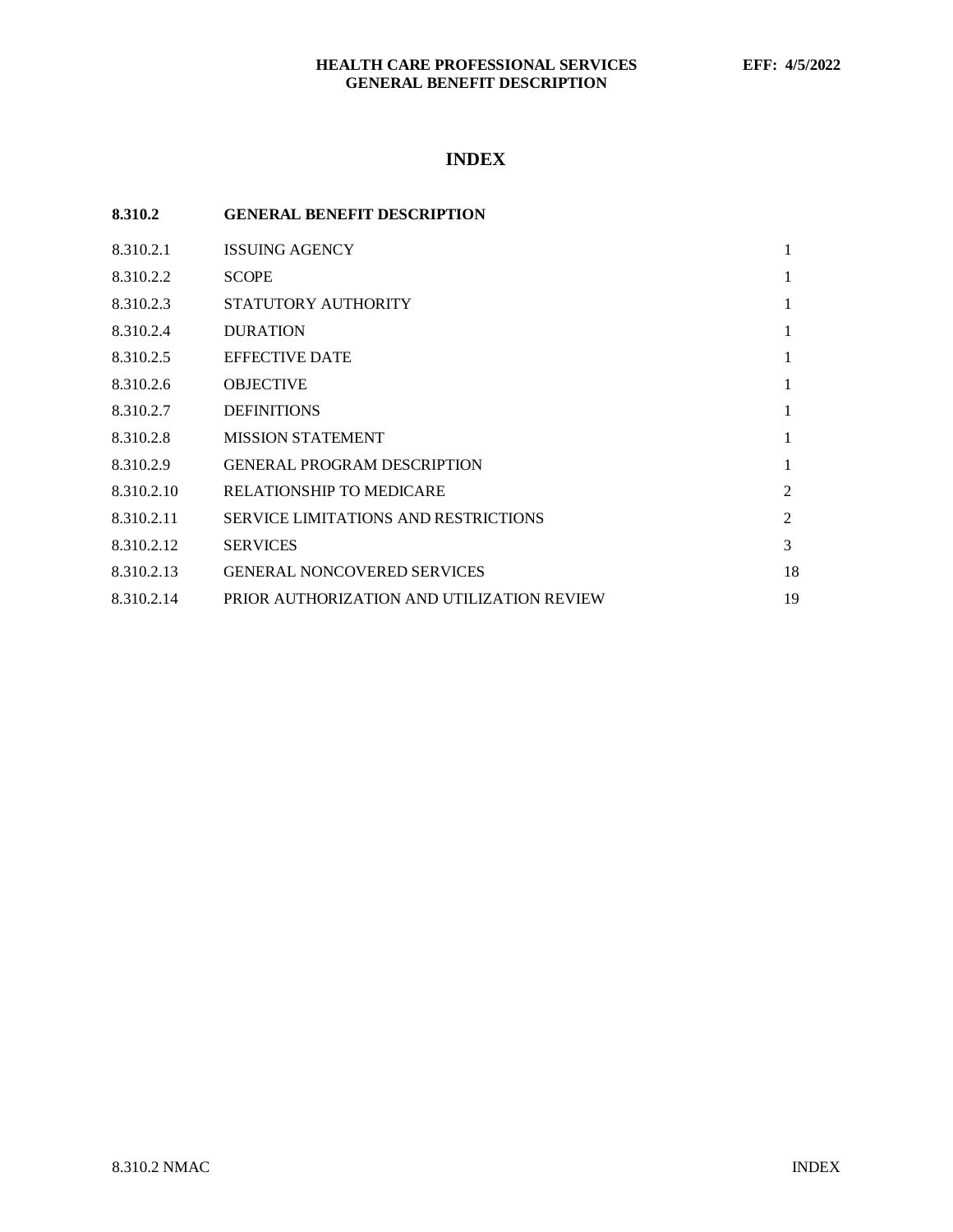## **TITLE 8 SOCIAL SERVICES CHAPTER 310 HEALTH CARE PROFESSIONAL SERVICES GENERAL BENEFIT DESCRIPTION**

<span id="page-1-0"></span>**8.310.2.1 ISSUING AGENCY:** New Mexico Human Services Department (HSD). [8.310.2.1 NMAC - Rp, 8.310.2.1 NMAC, 1/1/2014]

<span id="page-1-1"></span>**8.310.2.2 SCOPE:** The rule applies to the general public. [8.310.2.2 NMAC - Rp, 8.310.2.2 NMAC, 1/1/2014]

<span id="page-1-2"></span>**8.310.2.3 STATUTORY AUTHORITY:** The New Mexico medicaid program and other health care programs are administered pursuant to regulations promulgated by the federal department of health and human services under Title XIX of the Social Security Act as amended or by state statute. See NMSA 1978, Sections 27-2- 12 et seq.

[8.310.2.3 NMAC - Rp, 8.310.2.3 NMAC, 1/1/2014]

<span id="page-1-3"></span>**8.310.2.4 DURATION:** Permanent.

[8.310.2.4 NMAC - Rp, 8.310.2.4 NMAC, 1/1/2014]

<span id="page-1-4"></span>**8.310.2.5 EFFECTIVE DATE:** January 1, 2014, unless a later date is cited at the end of a section. [8.310.2.5 NMAC - Rp, 8.310.2.5 NMAC, 1/1/2014]

<span id="page-1-5"></span>**8.310.2.6 OBJECTIVE:** The objective of this rule is to provide instructions for the service portion of the New Mexico medical assistance programs (MAP). [8.310.2.6 NMAC - Rp, 8.310.2.6 NMAC, 1/1/2014]

## <span id="page-1-6"></span>**8.310.2.7 DEFINITIONS:** [**RESERVED**]

<span id="page-1-7"></span>**8.310.2.8 MISSION STATEMENT:** To transform lives. Working with our partners, we design and deliver innovative, high quality health and human services that improve the security and promote independence for New Mexicans in their communities.

[8.310.2.8 NMAC - Rp, 8.310.2.8 NMAC, 1/1/2014; A, 8/10/2021]

## <span id="page-1-8"></span>**8.310.2.9 GENERAL PROGRAM DESCRIPTION:**

**A.** The New Mexico medical assistance division (MAD) pays for medically necessary health care services furnished by a MAD enrolled medical provider. See 42 CFR 440.210; Section 27-2-16 NMSA 1978 (Repl. Pamp. 1991).

**B.** MAD pays for medically necessary behavioral health professional services including assessments, evaluations, and therapy required by the condition of the medical assistance program (MAP) eligible recipient. See 42 CFR Sections 440.40, 440.60(a) and 441.571.

**C.** MAD covers services which are medically necessary for the diagnosis or treatment of illnesses, injuries or conditions of a MAP eligible recipient, as determined by MAD or its designee. All services must be furnished within the limits of the MAD New Mexico administrative code (NMAC) rules policies and instructions within the scope of practice defined by the provider's licensing board, scope of practice act, or regulatory authority. Any claim submitted for reimbursement is subject to review by MAD or its designee to verify the medical necessity of the service. All claims are subject to pre-payment or post-payment review and recoupment.

**D.** HSD, through MAD, is responsible for the administration of the medicaid program and other health care programs. This joint federal and state program provides payment for medically necessary health services furnished to MAP eligible recipients.

**E.** A provider must be eligible for participation as a MAD approved provider at the time services are furnished. MAD does not cover services performed during a time period when the provider or facility did not meet required licensing or certification requirement.

**F.** If a MAP eligible recipient is enrolled with a MAD managed care organization (MCO), the provider must contact that member's MCO for specific reimbursement information. A MCO contracted with the state of New Mexico is not required to follow the MAD fee-for-service (FFS) fee schedules or reimbursement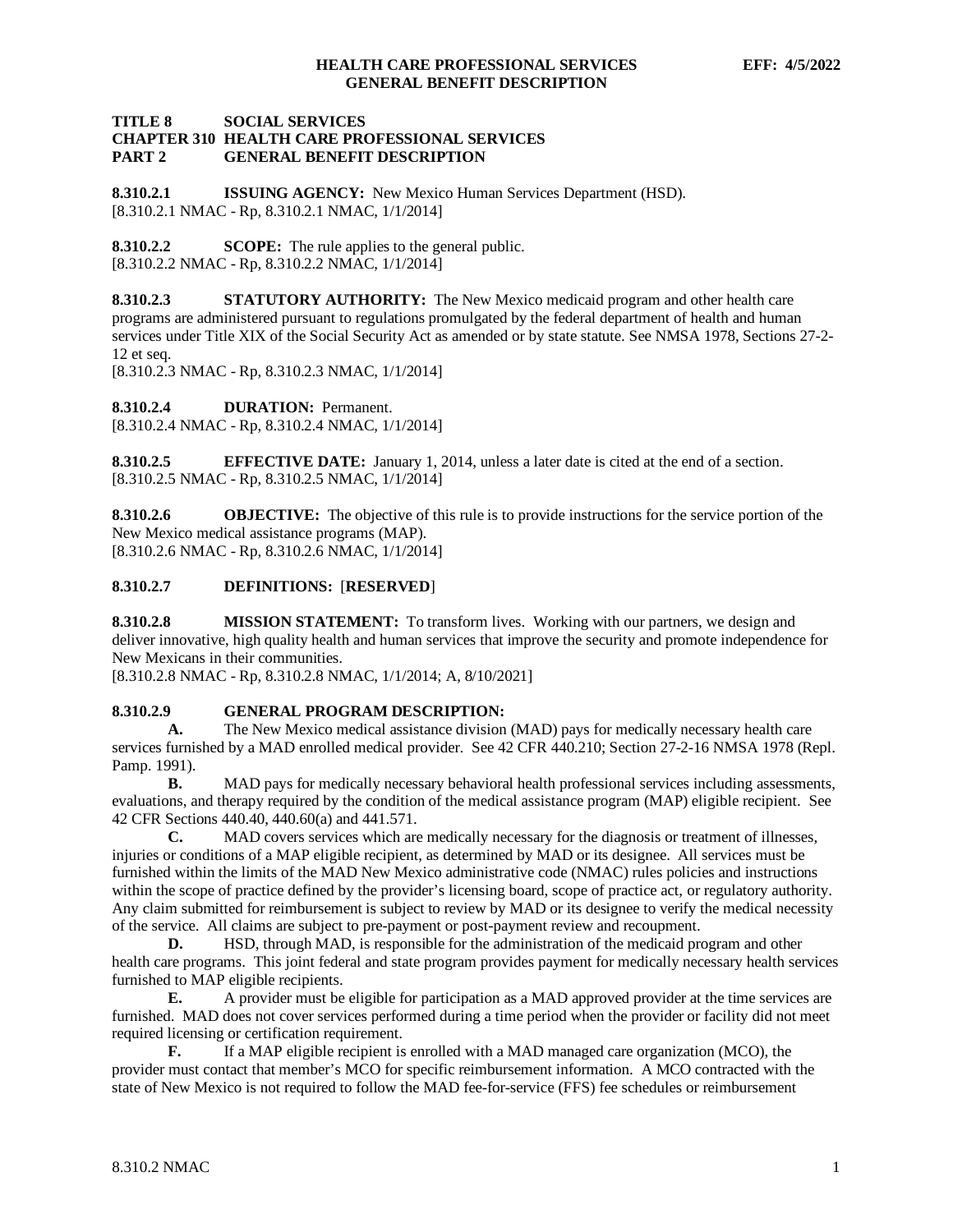methodologies unless otherwise instructed by MAD. Reimbursement arrangements are determined contractually between the MCO and the provider. [8.310.2.9 NMAC - N, 1/1/2014]

<span id="page-2-0"></span>**8.310.2.10 RELATIONSHIP TO MEDICARE:** MAD covers medically necessary health services furnished to a MAP eligible recipient who meets specific income, resource and eligibility standards. Medicare is a federal program which offers health insurance coverage to MAP eligible recipient 65 years of age and older, to those who have received disability benefits for 24 consecutive months, to those who have end stage renal disease, and to other MAP eligible recipients as specified by other provisions of the Social Security Act.

**A.** New Mexico has entered into an agreement with the social security administration to pay a medicaid MAP eligible recipient's premium for medicare part B, and under some circumstances, medicare part A premiums.<br>**B.** 

**B.** After medicare has made payment for services, MAD pays for the medicare co-insurance, deductible and copayment amounts for a MAP eligible recipient subject to the following reimbursement limitations.

**(1)** Medicaid payment for the co-insurance, deductible, copayment or other patient responsibility is limited such that the payment from medicare, plus the amount allowed by MAD for the coinsurance, copayment and deductible, shall not exceed the MAD allowed amount for the service. When the medicare payment exceeds the amount that medicaid would have allowed for the service, no payment is made for the co-insurance, copayment, deductible or other patient responsibility. The claim is considered paid in full. The provider may not collect any remaining portion of the medicare co-insurance, copayment or deductible from the MAP eligible recipient or his or her authorized representative. For services for which medicare part B applies a 50 percent co-insurance rate, medicare co-insurance, copayment and deductible amounts are paid at an amount that allows the provider to receive more than MAD allowed amount, not to exceed a percentage determined by HSD.<br>(2) MAD will pay toward the medicare co-insurance and deductible to the extent that the

**(2)** MAD will pay toward the medicare co-insurance and deductible to the extent that the amount paid by medicare and the allowed medicare co-insurance, deductible and copayment together do not exceed the MAD allowable amount. MAD will pay the full medicare co-insurance and deductible when MAD does not have a specific amount allowed for the service. When MAD does not use an equivalent payment methodology for a service, the full coinsurance, deductible and copayment amounts will be paid. This occurs when providers are paid at encounter rates, percent of billed charges followed by cost settlements, or when providers are entitled to a full reimbursement rate such as for federally qualified health centers and hospital outpatient prospective payment system reimbursement.

[8.310.2.10 NMAC - Rp, 8.300.1.10 NMAC, 1/1/2014]

<span id="page-2-1"></span>**8.310.2.11 SERVICE LIMITATIONS AND RESTRICTIONS:** MAD covers the following services with the frequency limits indicated. For purpose of this rule, a provider is considered part of the same provider group if they practice in the same office or clinic or has direct access to the MAP eligible recipient's medical or behavioral health records. Exceeding these limits requires prior authorization.

**A. Office visits in a practitioner's office:** Visits are limited to one-per-day from the same provider or provider group, unless the claim documents a change in the MAP eligible recipient's condition that could not have been anticipated at the first visit.

**B. Physical medicine modalities in a professional practitioner's office:** These modalities are limited to three-per-month. The limit is met when the same modality is performed three times during a calendar month, when three different modalities are performed during a month, or when three different modalities are performed during one visit.

**C. Physical medicine procedures and kinetic activities in a professional practitioner's office:**  These services are limited to three-per-month from the same provider or provider group. The limit is met when the same procedure is performed three times during a calendar month, when three different procedures are performed during a month, or when three procedures are performed during one visit.

**D. Manipulation, osteo-manipulative therapy, or myofacial release in a professional practitioner's office:** These services are limited to three manipulations per calendar month, regardless of the area or areas manipulated. The limit is met when a manipulation of three different areas or of the same area at three different visits is performed during a month.

**E. Medically necessary services:** All services are limited to those that are medically necessary, including the length of time and the frequency of service.

[8.310.2.11 NMAC - Rp, 8.310.2.13 NMAC, 1/1/2014; A, 4/5/2022]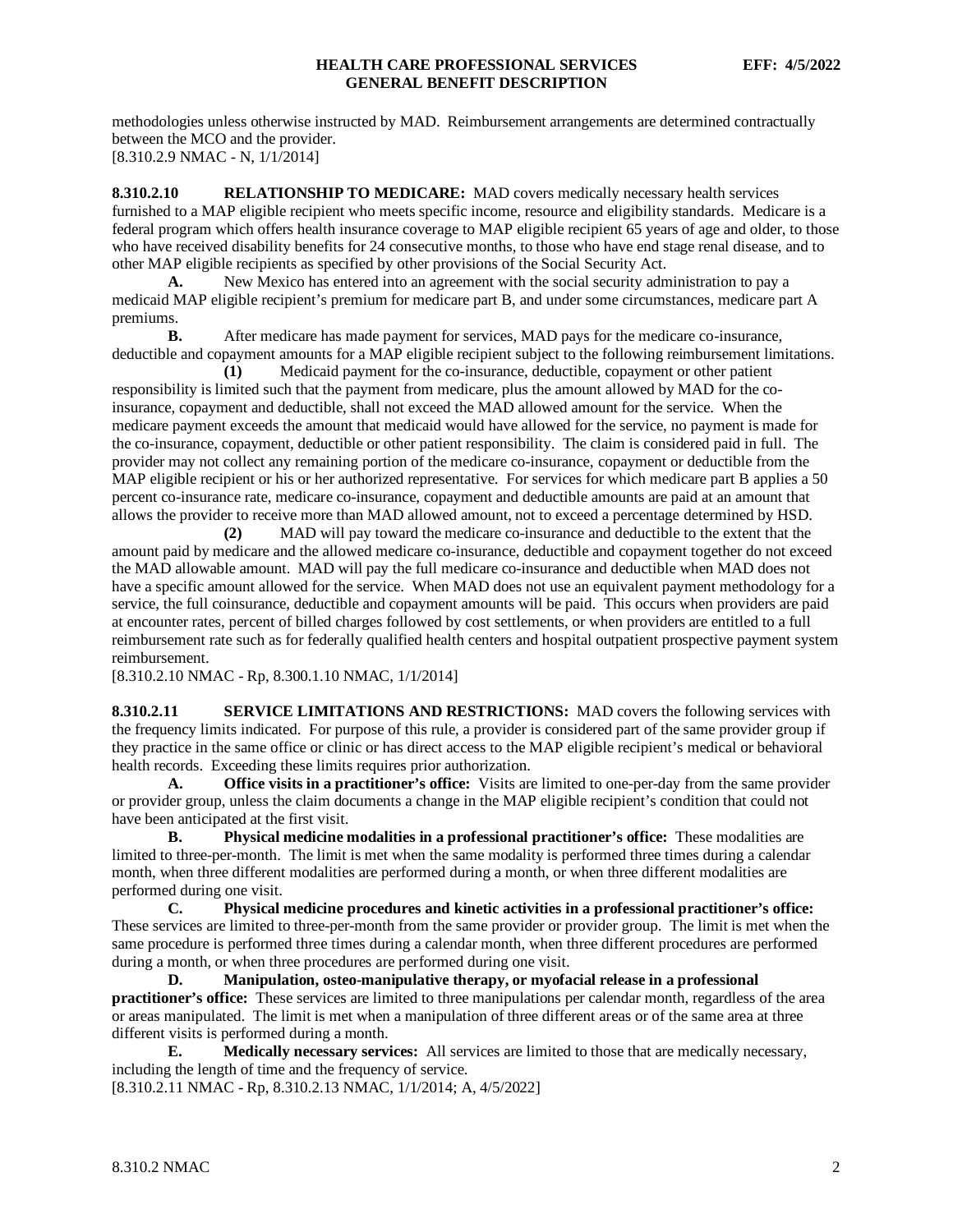<span id="page-3-0"></span>**8.310.2.12 SERVICES:** MAD covers services and procedures that are medically necessary for the diagnosis and treatment of an illness or injury as indicated by the MAP eligible recipient's condition. All services must be furnished within the limits of provider program rules and within the scope of their practice board and licensure.

## **A. Medical practitioner services:**

**(1)** Second surgical opinions: MAD covers second opinions when surgery is considered.

**(2)** Services performed in an outpatient setting: MAD covers procedures performed in the office, clinic or as outpatient institutional services as alternatives to hospitalization. These procedures are those for

which an overnight stay in a hospital is seldom necessary.<br>(a) A MAP eligible recipi **(a)** A MAP eligible recipient may be hospitalized if they have existing medical conditions that predispose them to complications even with minor procedures.

**(b)** Claims may be subject to pre-payment or post-payment review.

**(c)** Medical justification for performance of these procedures in a hospital must be documented in the MAP eligible recipient's medical record.

**(3)** Noncovered therapeutic radiology and diagnostic imaging services: MAD does not pay for kits, films or supplies as separate charges. All necessary materials and minor services are included in the service or procedure charge. Reimbursement for imaging procedures includes all materials and minor services necessary to perform the procedure. MAD does not pay an additional amount for contrast media except in the following instances:

**(a)** radioactive isotopes;

**(b)** non-ionic radiographic contrast material; or

**(c)** gadolinium salts used in magnetic resonance imaging.

**(4)** Midwives services: MAD covers services furnished by certified nurse midwives or licensed midwives within the scope of their practice, as defined by state laws and rules and within the scope of their practice board and licensure. Reimbursement for midwife services is based on one global fee, which includes prenatal care, delivery and postpartum care.

**(a)** Separate trimesters completed and routine vaginal delivery can be covered if a MAP eligible recipient is not under the care of one provider for the entire prenatal, delivery and postpartum periods.

**(b)** MAD covers laboratory and diagnostic imaging services related to pregnancy. These services can be billed separately.

**(c)** MAD covers gynecological or obstetrical ultrasounds without requiring a prior authorization of any kind.

**(d)** MAD covers a MAP eligible pregnant recipient's labor and delivery services at a New Mexico department of health (DOH) licensed birth center through the "Birthing Options Program" (BOP). MAD reimburses the birth center facility and the rendered services of a midwife separately. BOP services are provided by an eligible midwife that enrolls as a BOP provider with the human services department/medical assistance division (HSD/MAD). The facility must comply with all DOH licensing requirements, including limiting licensure. The facility must maintain all clinical documentation, including schedules, for the period of time as required under 8.302.1 NMAC. The program does not cover the full scope of midwifery services nor replace pediatric care that should occur at a primary care clinic.

**(e)** Non-covered midwife services: Midwife services are subject to the limitation and coverage restrictions which exist for other MAD services. MAD does not cover the following specific services furnished by a midwife:

**(i)** oral medications or medications, such as ointments, creams, suppositories, ophthalmic and otic preparations which can be appropriately self-administered by the MAP eligible recipient;

midwife;

**(ii)** services furnished by an apprentice; unless billed by the supervising

**(iii)** an assistant at a home birth unless necessary based on the medical condition of the MAP eligible recipient which must be documented in the claim.

**B. Pharmaceutical, vaccines and other items obtained from a pharmacy:** MAD does not cover drug items that are classified as ineffective by the food and drug administration (FDA) and antitubercular drug items that are available from the public health department. In addition, MAD does not cover personal care items or pharmacy items used for cosmetic purposes only. Transportation to a pharmacy is not a MAD allowed benefit with the exception for justice-involved MAP eligible recipients who are released from incarceration at a correctional facility within the first seven days of release.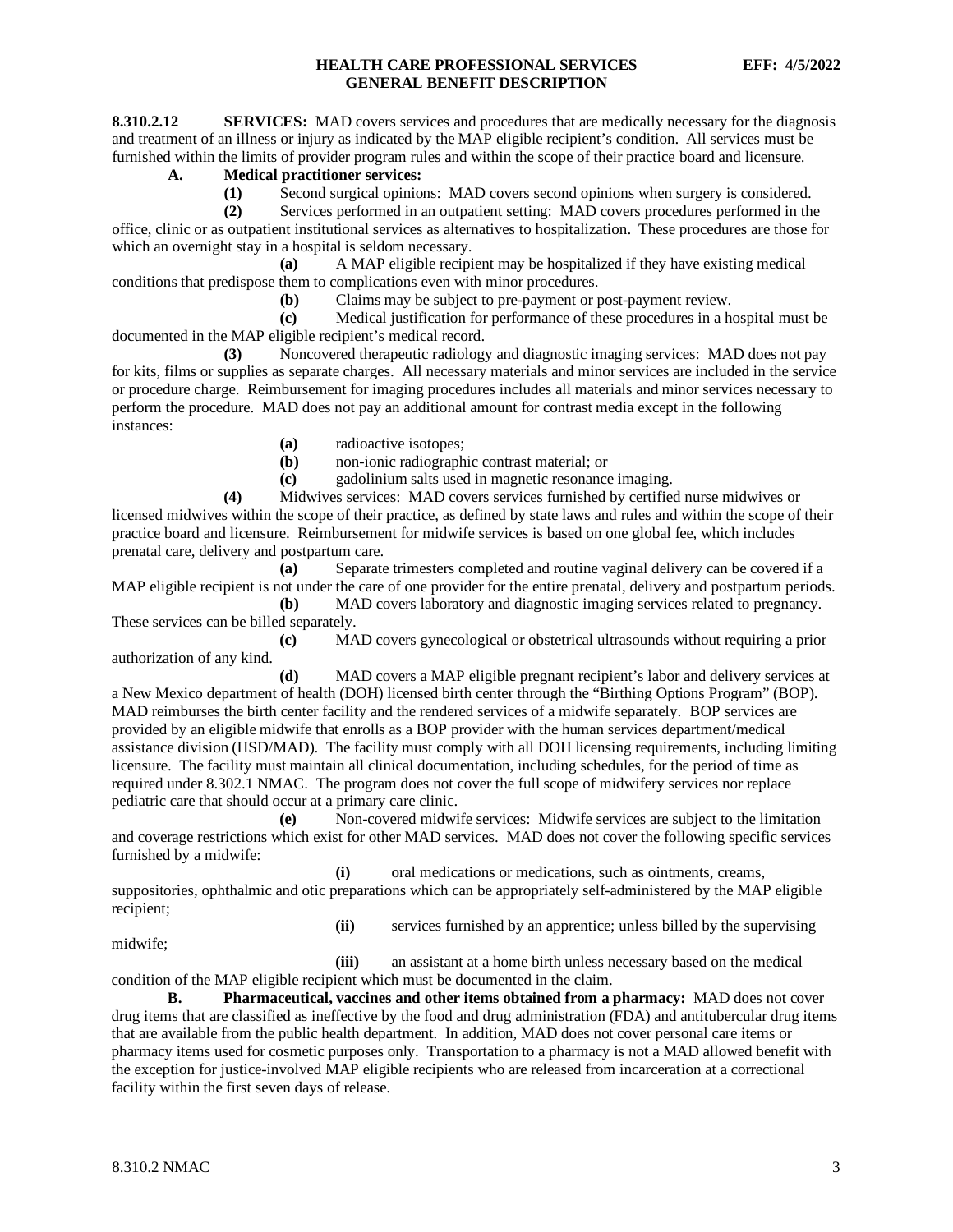**C. Laboratory and diagnostic imaging services:** MAD covers medically necessary laboratory and diagnostic imaging services ordered by primary care provider (PCP), physician assistant (PA), certified nurse practitioner (CNP), or clinical nurse specialists (CNS) and performed in the office by a provider or under his or her supervision by a clinical laboratory or a radiology laboratory, or by a hospital-based clinical laboratory or radiology laboratory that are a enrolled MAD provider. See 42 CFR Section 440.30.

**(1)** MAD covers interpretation of diagnostic imaging with payment as follows: when diagnostic radiology procedures, diagnostic imaging, diagnostic ultrasound, or non-invasive peripheral vascular studies are performed in a hospital inpatient or outpatient setting, payment is made only for the professional component of the service. This limitation does not apply if the hospital does not bill for any component of the radiology procedures and does not include the cost associated with furnishing these services in its cost reports.

**(2)** A provider may bill for the professional components of imaging services performed at a hospital or independent radiology laboratory if the provider does not request an interpretation by the hospital radiologist.

**(3)** Only one professional component is paid per radiological procedure.

**(4)** Radiology professional components are not paid when the same provider or provider group bills for professional components or interpretations and for the performance of the complete procedure.

**(5)** Professional components associated with clinical laboratory services are payable only when the work is actually performed by a pathologist who is not billing for global procedures and the service is for anatomic and surgical pathology only, including cytopathology, histopathology, and bone marrow biopsies, or as otherwise allowed by the medicare program.

**(6)** Specimen collection fees are payable when obtained by venipuncture, arterial stick, or urethral catheterization, unless a MAP eligible recipient is an inpatient of a nursing facility or hospital.

**(7) Noncovered laboratory services:** MAD does not cover laboratory specimen handling, mailing, or collection fees. Specimen collection is covered only if the specimen is drawn by venipuncture, arterial stick, or collected by urethral catheterization from a MAP eligible recipient who is not a resident of a NF or hospital. MAD does not cover the following specific laboratory services:

**(a)** clinical laboratory professional components, except as specifically described under covered services above;

**(b)** specimens, including pap smears, collected in a provider's office or a similar facility and conveyed to a second provider's office, office laboratory, or non-certified laboratory;

**(c)** laboratory specimen handling or mailing charges;

services; and

**(e)** laboratory specimen collection fees for a MAP eligible recipient in NF or

**(d)** specimen collection fees other than those specifically indicated in covered

inpatient hospital setting.

**D. Reproductive health services:** MAD pays for family planning and other related health services (see 42 CFR Section 440.40(c)) and supplies furnished by or under the supervision of a MAD enrolled provider acting within the scope of their practice board or licensure.

**(1)** Prior to performing medically necessary surgical procedures that result in sterility, providers must complete a "*sterilization consent*" or a "*hysterectomy acknowledgment/consent*" form. MAD covers a medically necessary sterilization under the following conditions. See 42 CFR Section 441.251 et seq:

**(a)** a MAP eligible recipient 21 years and older at the time consent is obtained;

a MAP eligible recipient is not mentally incompetent; mentally incompetent is a declaration of incompetency as made by a federal, state, or local court; a MAP eligible recipient can be declared competent by the court for a specific purpose, including the ability to consent to sterilization;

**(c)** a MAP eligible recipient is not institutionalized; for this section,

institutionalized is defined as:

**(i)** an individual involuntarily confined or detained under a civil or criminal statute in a correctional or rehabilitative facility, including a psychiatric hospital or an intermediate care facility for the care and treatment of mental illness;

**(ii)** confined under a voluntary commitment in a psychiatric hospital or other facility for the care and treatment of mental illness;

**(d)** a MAP eligible recipient seeking sterilization must be given information regarding the procedure and the results before signing a consent form; this explanation must include the fact that sterilization is a final, irreversible procedure; a MAP eligible recipient must be informed of the risks and benefits associated with the procedure;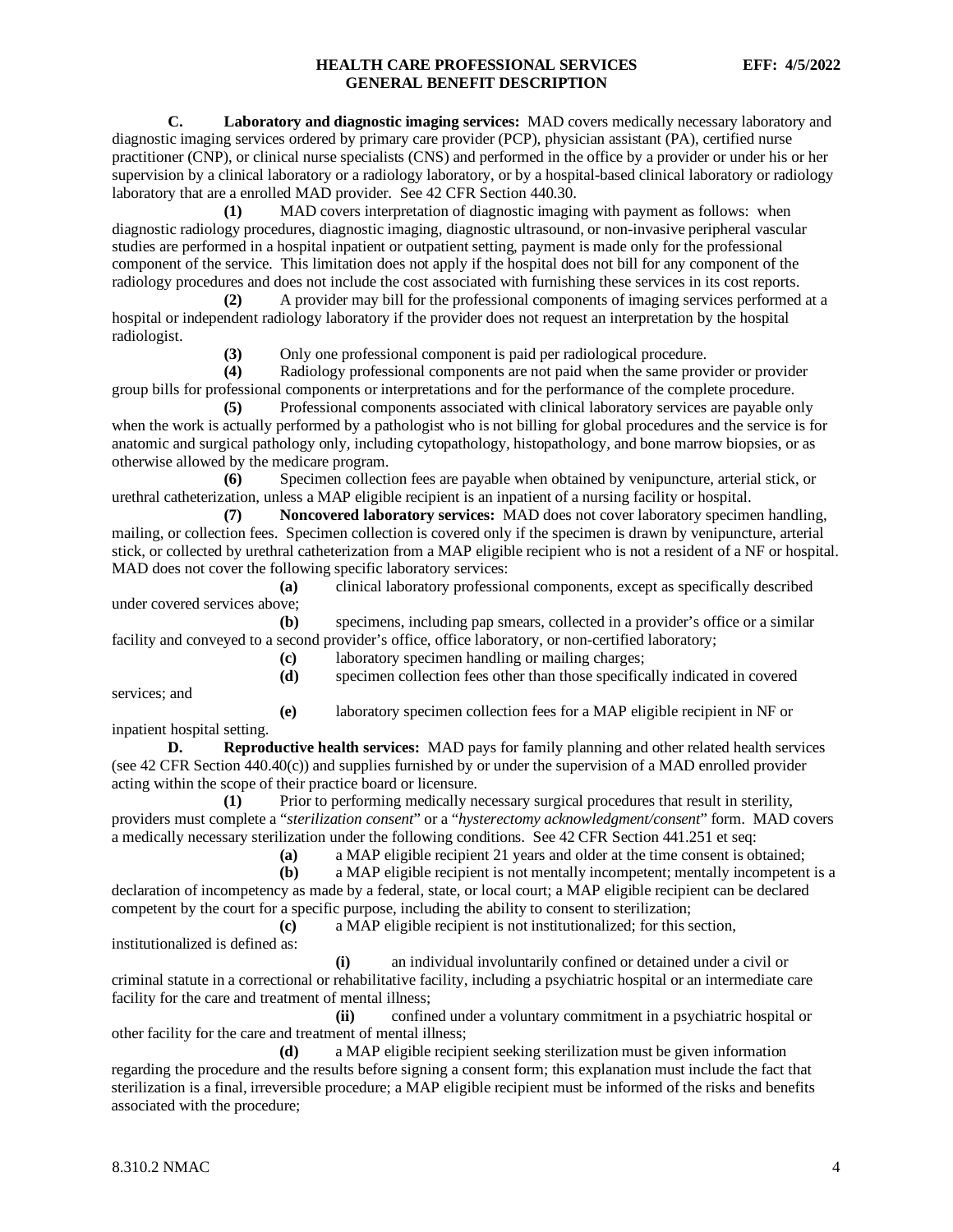**(e)** a MAP eligible recipient seeking sterilization must also be instructed that their consent can be withdrawn at any time prior to the performance of the procedure and that they would not lose any other MAD benefits as a result of the decision to have or not have the procedure; and

**(f)** a MAP eligible recipient voluntarily gives informed consent to the sterilization procedure. See 42 CFR Section 441.257(a); and

**(g)** a MAP eligible recipient's informed consent to the sterilization procedure must be attached to the claim.

**(2)** Hysterectomies: MAD covers only a medically necessary hysterectomy. MAD does not cover a hysterectomy performed for the sole purpose of sterilization. See 42 CFR Section 441.253.

**(a)** Hysterectomies require a signed, voluntary informed consent which acknowledges the sterilizing results of the hysterectomy. The form must be signed by the MAP eligible recipient prior to the operation.

**(b)** Acknowledgement of the sterilizing results of the hysterectomy is not required from a MAP eligible recipient who has been previously sterilized or who is past child-bearing age as defined by the medical community. In this instance, the PCP signs the bottom portion of the hysterectomy form which states the MAP eligible recipient has been formerly sterilized, and attaches it to the claim.

**(c)** An acknowledgement can be signed after the fact if the hysterectomy is performed in an emergency.

**(3)** Birthing options services (BOP): MAD covers a MAP eligible pregnant recipient's labor and delivery services at a New Mexico department of health (DOH) licensed birth center through BOP. The BOP is an out-of-hospital birthing option for pregnant individuals enrolled in the medicaid program who are at low-risk for adverse birth outcomes. BOP services are provided by an eligible midwife that enrolls as a BOP provider with human services department/medical assistance division (HSD/MAD). The BOP services are specifically for basic obstetric care for uncomplicated pregnancies and childbirth, including immediate newborn care that is limited to stabilization of the baby during this transition. The program does not cover the full scope of midwifery services nor replace pediatric care that should occur at a primary care clinic.

**(4)** Other covered services: MAD covers medically necessary methods, procedures, pharmaceutical supplies and devices to prevent unintended pregnancy or contraception.

**(5)** Noncovered reproductive health care: MAD does not cover the following specific services:

- **(a)** sterilization reversal services;
- **(b)** fertility drugs;
- **(c)** in vitro fertilization;
- **(d)** artificial insemination;
- **(e)** hysterectomies performed for the sole purpose of family planning;
- **(f)** induced vaginal deliveries prior to 39 weeks unless medically indicated;
- **(g)** caesarean sections unless medically indicated; and
- **(h)** elective procedures to terminate a pregnancy.

**E. Nutritional services:** MAD covers medically necessary nutritional services which are based on scientifically validated nutritional principles and interventions which are generally accepted by the medical community and consistent with the physical and medical condition of the MAP eligible recipient. MAD covers only those services furnished by PCP, licensed nutritionists or licensed dieticians. MAD covers the following services:

**(1)** Nutritional assessments for a pregnant MAP eligible recipient and for a MAP eligible recipient under 21 years of age through the early and periodic screening, diagnosis and treatment (EPSDT) program. Nutritional assessment is defined as an evaluation of the nutritional needs of the MAP eligible recipient based upon appropriate biochemical, anthropometric, physical and dietary data to determine nutrient needs and includes recommending appropriate nutritional intake.

**(2)** Nutrition counseling to or on behalf of a MAP eligible recipient under 21 years of age who has been referred for a nutritional need. Nutrition counseling is defined as advising and helping a MAP eligible recipient obtain appropriate nutritional intake by integrating information from the nutrition assessment with information on food, other sources of nutrients and meal preparation, consistent with cultural background and socioeconomic status.

**(3)** Noncovered nutritional services: MAD covers only those services furnished by a PCP, licensed nutritionist or licensed dietician. MAD does not cover the following specific services:

**(a)** services not considered medically necessary for the condition of the MAP eligible recipient as determined by MAD or its designee;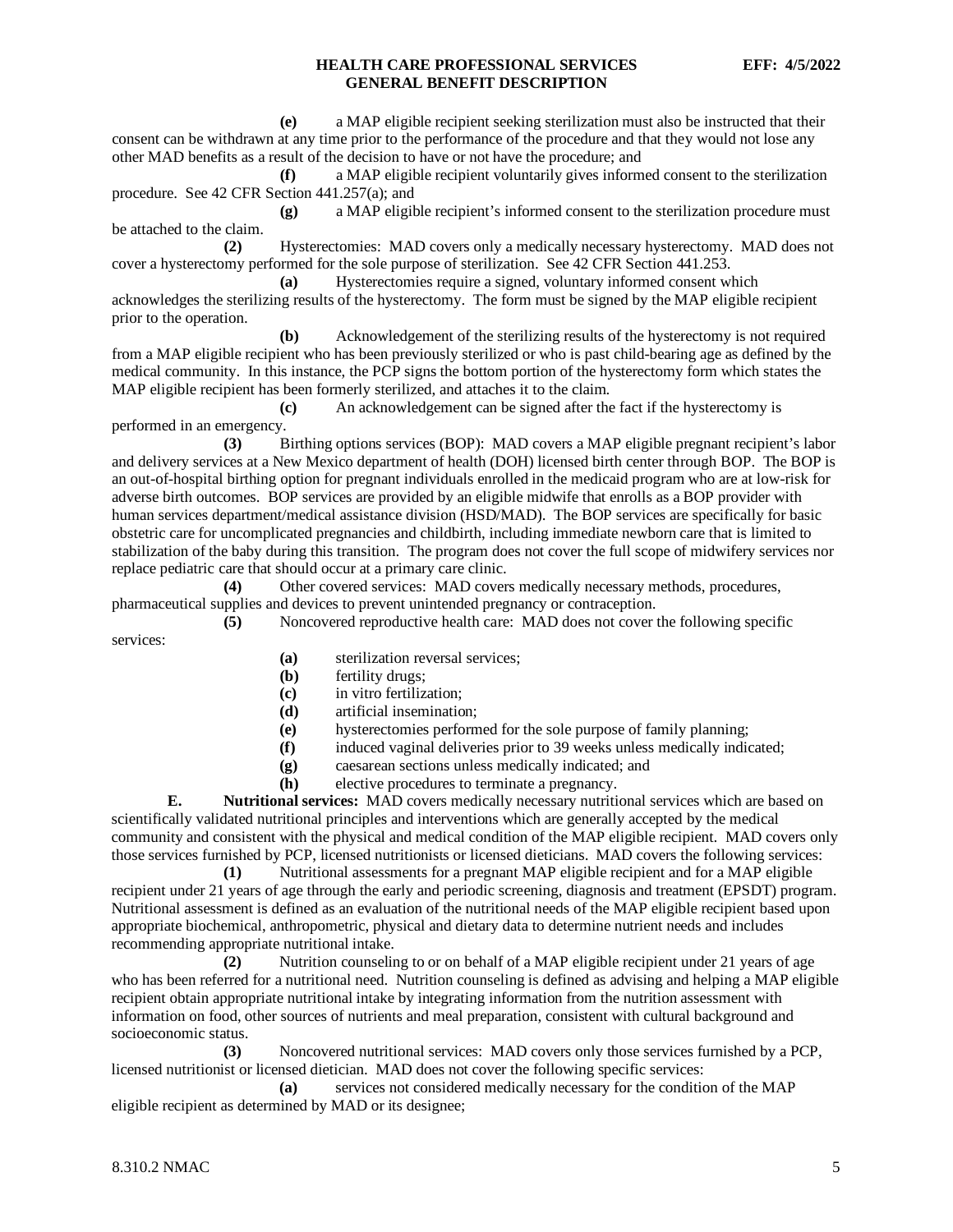- **(b)** dietary counseling for the sole purpose of weight loss;
- **(c)** weight control and weight management programs; and
- **(d)** commercial dietary supplements or replacement products marketed for the

primary purpose of weight loss and weight management; see 8.324.4 NMAC.

**F. Transplant services:** Non-experimental transplant services are covered. MAD covered transplantation services include hospital, a PCP, laboratory, outpatient surgical, and other MAD covered services necessary to perform the selected transplantation for the MAP eligible recipient and donor.

**(1)** Due to special medicare coverage available for individuals with end-stage renal disease, medicare eligibility must be pursued by the provider for coverage of a kidney transplant before requesting MAD reimbursement.

**(2)** MAD covers the MAP eligible recipient's and donor's related medical, transportation, meals and lodging services for non-experimental transplantation.

**(3)** MAD does not cover transplant procedures, treatments, use of a drug, biological product, a product or a device which are considered unproven, experimental, investigational or not effective for the condition for which they are intended or used.

**(4)** A written prior authorization must be obtained for any transplant, with the exception of a cornea and a kidney. The prior authorization process must be started by the MAP eligible recipient's attending PCP contacting the MAD UR contractor. Services for which prior approval was obtained remain subject to UR at any point in the payment.

**G. Dental services:** Dental services are covered as an optional medical service for a MAP eligible recipient. Dental services are defined as those diagnostic, preventive or corrective procedures to the teeth and associated structures of the oral cavity furnished by, or under the supervision of, a dentist that affect the oral or general health of the MAP eligible recipient. See 42 CFR Section 440.100(a). MAD also covers dental services, dentures and special services for a MAP eligible recipient who qualifies for services under the EPSDT program. See 42 CFR Section 441.55.

**(1)** Emergency dental care: MAD covers emergency care for all MAP eligible recipients. Emergency care is defined as services furnished when immediate treatment is required to control hemorrhage, relieve pain or eliminate acute infection. For a MAP eligible recipient under 21 years of age, care includes operative procedures necessary to prevent pulpal death and the imminent loss of teeth, and treatment of injuries to the teeth or supporting structures, such as bone or soft tissue contiguous to the teeth.

procedures.

**(a)** Routine restorative procedures and root canal therapy are not emergency

**(b)** Prior authorization requirements are waived for emergency care, but the claim can be reviewed prior to payment to confirm that an actual emergency existed at the time of service.

**(2)** Diagnostic services: MAD coverage for diagnostic services is limited to the following: **(a)** for a MAP eligible recipient under 21 years of age, diagnostic services are

limited to one clinical oral examination every six months and upon referral one additional clinical oral examination by a different dental provider every six months;

**(b)** one clinical oral examination every 12 months for a MAP eligible recipient 21 years and older; and

**(c)** MAD covers emergency oral examinations which are performed as part of an emergency service to relieve pain and suffering.

**(3)** Radiology services: MAD coverage of radiology services is limited to the following:

**(b)** additional bitewing x-rays once every 12 months per MAP eligible recipient;

**(a)** one intraoral complete series every 60 months per MAP eligible recipient; this series includes bitewing x-rays;

and

**(c)** panoramic films performed can be substituted for an intraoral complete series, which is limited to one every 60 months per MAP eligible recipient.

**(4)** Preventive services: MAD coverage of preventive services is subject to certain limitations.

**(a)** Prophylaxis: MAD covers for a MAP eligible recipient under 21 years of age one prophylaxis service every six months. MAD covers for a MAP eligible recipient 21 years of age and older who has a developmental disability, as defined in 8.314.6 NMAC, one prophylaxis service every six months. For a MAP eligible recipient 21 years of age and older without a developmental disability, as defined in 8.314.6 NMAC, MAD covers one prophylaxis service once in a 12 month-period.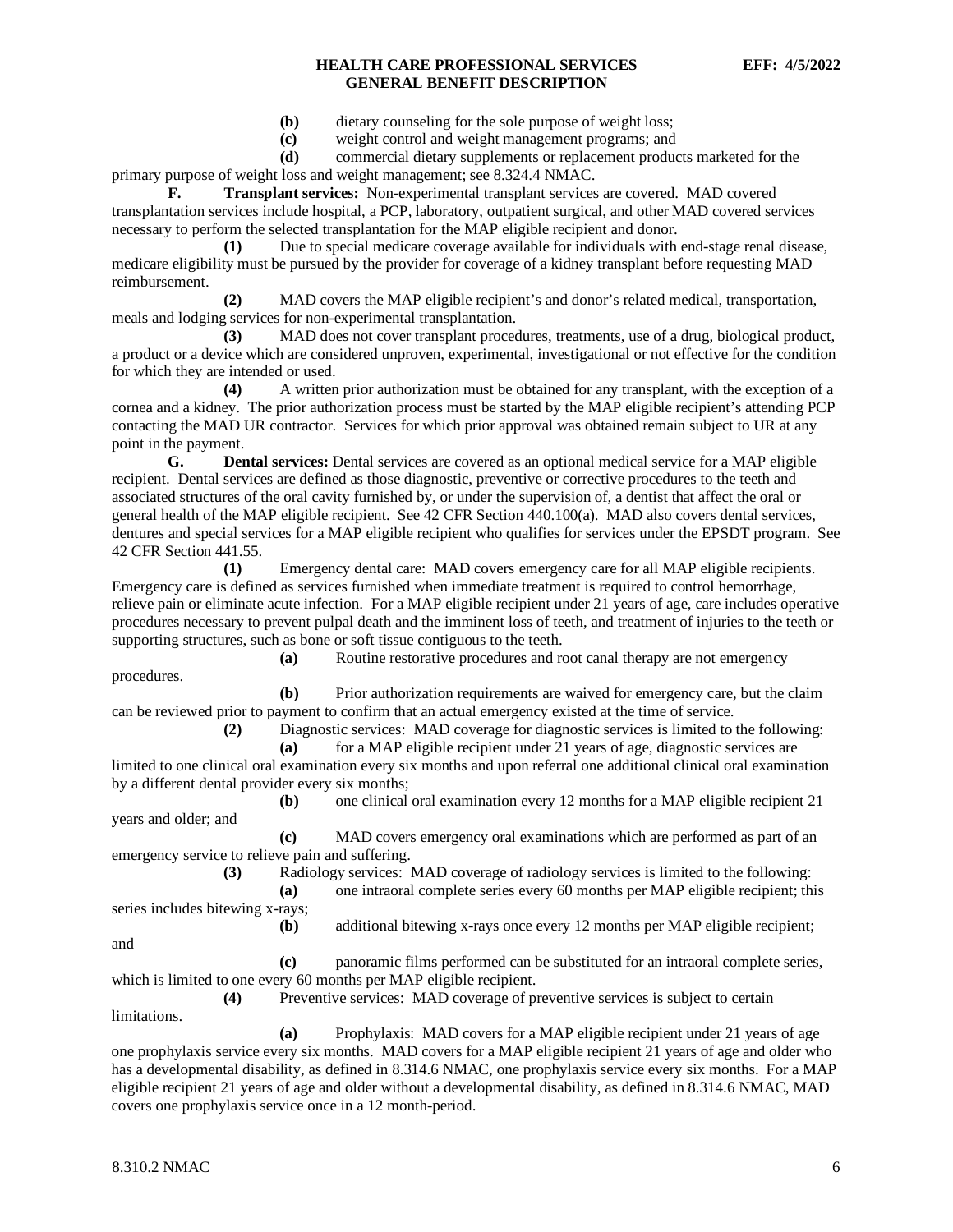**(b)** Fluoride treatment: MAD covers for a MAP eligible recipient under 21 years of age, one fluoride treatment every six months. For a MAP eligible recipient 21 years of age and older MAD, covers one fluoride treatment once in a 12-month period.

**(c)** Fluoride varnish: MAD covers for a MAP eligible recipient under 21 years of age, one fluoride varnish treatment every six months.

**(d)** Molar sealants: MAD only covers for a MAP eligible recipient under 21 years of age, sealants for permanent molars. Each MAP eligible recipient can receive one treatment per tooth every 60 months. MAD does not cover sealants when an occlusal restoration has been completed on the tooth. Replacement of a sealant within the 60-month period requires a prior authorization. For a MAP eligible recipient 21 years of age and older, MAD does not cover sealant services.

**(e)** Space maintenance: MAD covers for a MAP eligible recipient under 21 years of age fixed unilateral and fixed bilateral space maintainers (passive appliances). For a MAP eligible recipient 21 years of age and older, MAD does not cover space maintenance services.

**(5)** Restorative services: MAD covers the following restorative services:

**(a)** amalgam restorations (including polishing) on permanent and deciduous teeth;

- **(b)** resin restorations for anterior and posterior teeth;
- **(c)** one prefabricated stainless steel crown per permanent or deciduous tooth;

**(d)** one prefabricated resin crown per permanent or deciduous tooth; and

**(e)** one recementation of a crown or inlay.

**(6)** Endodontic services: MAD covers therapeutic pulpotomy for a MAP eligible recipient under 21 years of age if performed on a primary or permanent tooth and no periapical lesion is present on a radiograph.

**(7)** Periodontic services: MAD covers for a MAP eligible recipient certain periodontics surgical, non-surgical and other periodontics services subject to certain limitations:

**(a)** a collaborative practice dental hygienist may provide periodontal scaling and root planning, per quadrant after diagnosis by a MAD enrolled dentist; and

**(b)** a collaborative practice dental hygienist may provide periodontal maintenance procedures with prior authorization.

**(8)** Removable prosthodontic services: MAD covers two denture adjustments per every 12 months per MAP eligible recipient. MAD also covers repairs to complete and partial dentures.<br>(9) Fixed prosthodontics services: MAD covers one recementation of a

Fixed prosthodontics services: MAD covers one recementation of a fixed bridge.

**(10)** Oral surgery services:

**(a)** simple and surgical extractions: MAD coverage includes local anesthesia and routine post-operative care; erupted surgical extractions are defined as extractions requiring elevation of mucoperiosteal flap and removal of bone, or section of tooth and closure;

**(b)** autogenous tooth reimplantation of a permanent tooth: MAD covers for a MAP eligible recipient under 21 years of age; and

**(c)** the incision and the drainage of an abscess for a MAP eligible recipient.

**(11)** Adjunctive general services: MAD covers emergency palliative treatment of dental pain for a MAP eligible recipient. MAD also covers general anesthesia and intravenous sedation for a MAP eligible recipient. Documentation of medical necessity must be available for review by MAD or its designee. For a MAP eligible recipient under 21 years of age, MAD covers the use of nitrous oxide analgesia. For a MAP eligible recipient 21 years of age and older, MAD does not cover the use of nitrous oxide analgesia.

**(12)** Hospital care: MAD covers dental services normally furnished in an office setting if they are performed in an inpatient hospital setting only with a prior authorization, unless one of the following conditions exist:

**(a)** the MAP eligible recipient is under 21 years of age; or

**(b)** the MAP eligible recipient under 21 years of age has a documented medical condition for which hospitalization for even a minor procedure is medically justified; or

**(c)** any service which requires a prior authorization in an outpatient setting must have a prior authorization if performed in an inpatient hospital.

**(13)** Behavioral management:Dental behavior management as a means to assure comprehensive oral health care for persons with developmental disabilities is covered. This code allows for additional compensation to a dentist who is treating persons with developmental disabilities due to the increased time, staffing, expertise, and adaptive equipment required for treatment of a special needs MAP eligible recipient. Dentists who have completed the training and received their certification from DOH are eligible for reimbursement.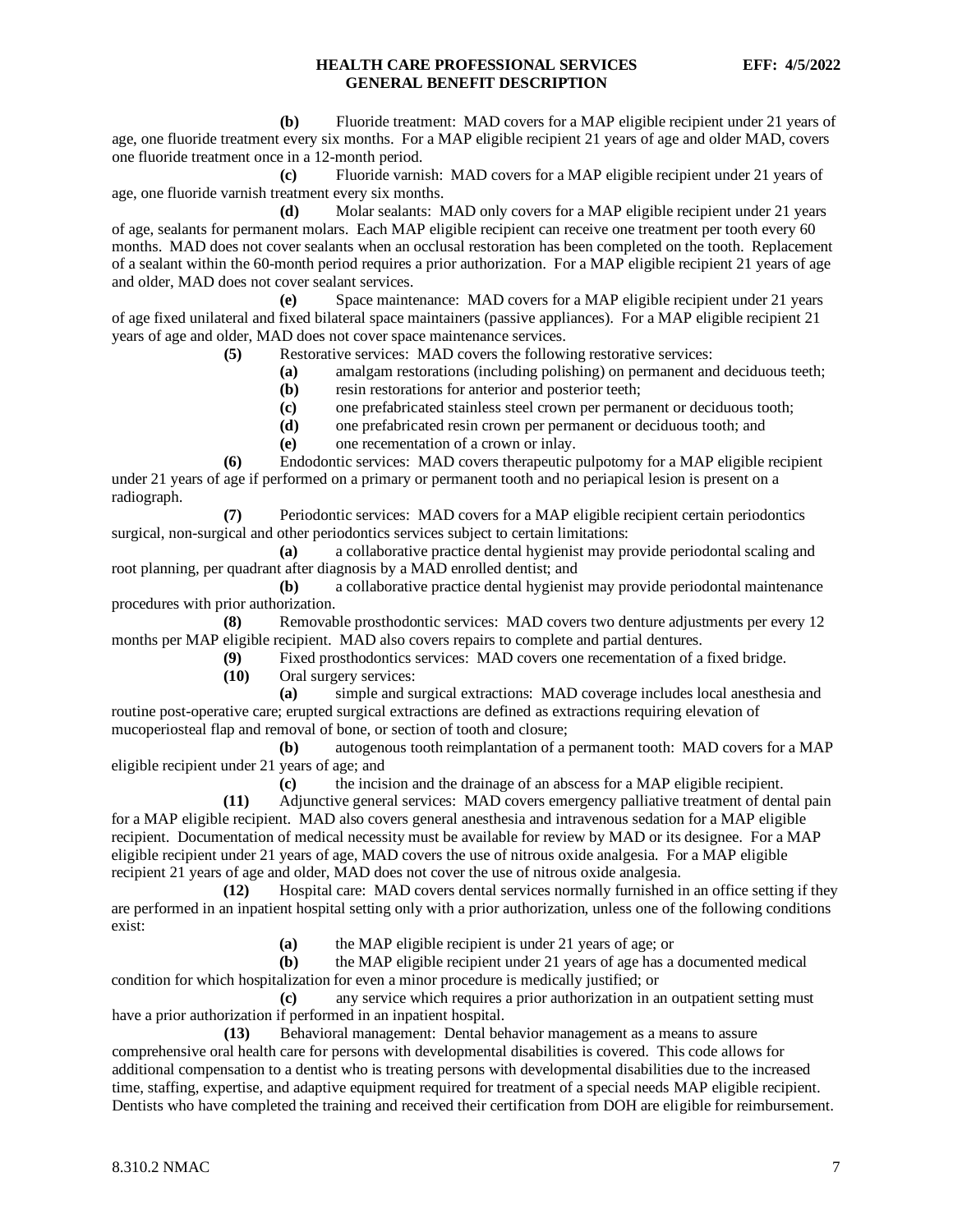**(14)** Noncovered dental services: MAD does not cover dental services that are performed for aesthetic or cosmetic purposes. MAD covers orthodontic services only for a MAP eligible recipient under 21 years of age and only when specific criteria are met to assure medical necessary. MAD does not cover the following specific services:

- **(a)** surgical tray is considered part of the surgical procedure and is not reimburse
- **(b)** sterilization is considered part of the dental procedure and is not reimbursed
- separately for sterilization; **(c)** oral preparations, including topical fluorides dispensed to a MAP eligible
- recipient for home use;

separately for tray;

- **(d)** permanent fixed bridges;
- **(e)** procedures, appliances or restorations solely for aesthetic, or cosmetic purposes;
- **(f)** procedures for desensitization, re-mineralization or tooth bleaching;
- **(g)** occlusal adjustments, disking, overhang removal or equilibration;
- **(h)** mastique or veneer procedures;
- **(i)** treatment of TMJ disorders, bite openers and orthotic appliances;
- **(j)** services furnished by non-certified dental assistants, such as radiographs;
- **(k)** implants and implant-related services; or
- **(l)** removable unilateral cast metal partial dentures.

**H. Podiatry and procedures on the foot:** MAD covers only medically necessary podiatric services furnished by a provider, as required by the condition of the MAP eligible recipient. All services must be furnished within the scope and practice of the podiatrist as defined by state law, the New Mexico board of podiatry licensing requirements, and in accordance with applicable federal, state, and local laws and rules. MAD covers routine foot care if certain conditions of the foot, such as corns, warts, calluses and conditions of the nails, post a hazard to a MAP eligible recipient with a medical condition. MAD covers the treatment of warts on the soles of the feet (plantar warts). Medical justification for the performance of routine care must be documented in the MAP eligible recipient's medical record. MAD covers the following specific podiatry services.

**(1)** Routine foot care: Routine foot care services that do not meet the coverage criteria of medicare part B are not covered by MAD. MAD covers services only when there is evidence of a systemic condition, circulatory distress or areas of diminished sensation in the feet demonstrated through physical or clinical determination. A MAP eligible recipient with diagnoses marked by an asterisk(\*) in the list below must be under the active care of a physician or physician assistant (PA). to qualify for covered routine foot care, and must have been assessed by that provider for the specified condition within six months prior to or 60-calendar days after the routine foot care service. A CNP, PA and a CNS do not satisfy the coverage condition of "active care by a PCP".

**(2)** Common billed diagnoses: The following list of systemic diseases is not all-inclusive and represents the most commonly billed diagnoses which qualify for medically necessary foot care:

- **(a)** diabetes mellitus\*;
- **(b)** arteriosclerosis obliterans;
- **(c)** buerger's disease;
- **(d)** chronic thrombophlebitis\*;
- **(e)** neuropathies involving the feet associated with:
	- (i) malnutrition and vitamin deficiency<sup>\*</sup>;<br>(ii) malnutrition (general, pellagra);
		- malnutrition (general, pellagra);
		- **(iii)** alcoholism;
		- **(iv)** malabsorption (celiac disease, tropical sprue);
		- **(v)** pernicious anemia;
		- **(vi)** carcinoma\*;
		- **(vii)** diabetes mellitus\*;
	- **(viii)** drugs or toxins\*;
	- **(ix)** multiple sclerosis\*;
	- **(x)** uremia (chronic renal disease)\*;
	- **(xi)** traumatic injury;
	- **(xii)** leprosy or neurosyphilis;
	- hereditary disorders;
	- **(xiv)** hereditary sensory radicular neuropathy;
	- **(xv)** fabry's disease; and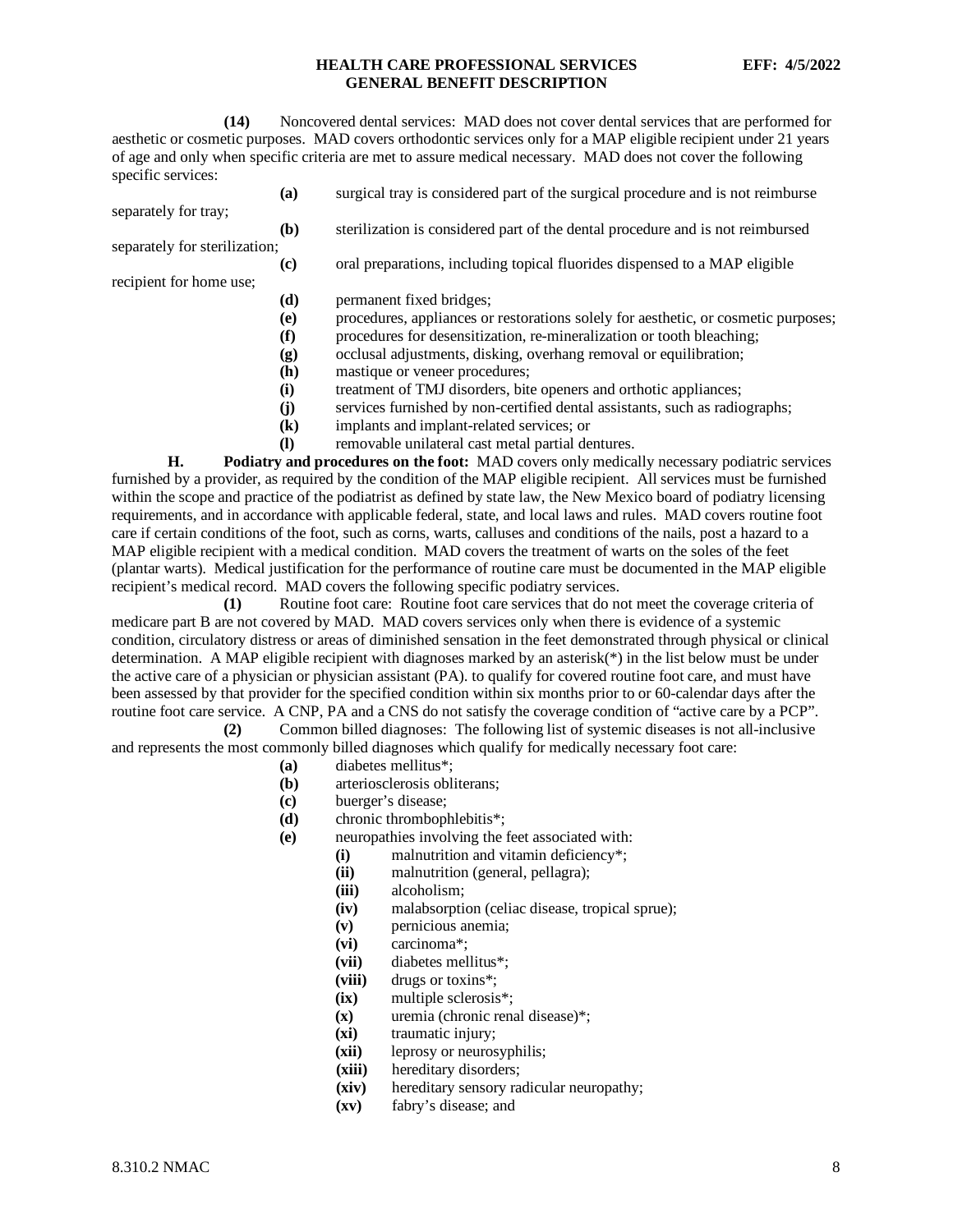#### **(xvi)** amyloid neuropathy.

**(3)** Routine foot care services: MAD covers routine foot care services for a MAP eligible recipient who has a systemic condition and meets the severity in the class findings as follows: one of class A findings; or two of class B findings; or one of the class B findings and two of the following class C findings:

**(a)** class A findings: non-traumatic amputation of foot or integral skeletal portion

thereof;

**(b)** class B findings:

- (i) absent posterior tibial pulse;<br>(ii) absent dorsalis pedis pulse: a
- **(ii)** absent dorsalis pedis pulse; and<br>**(iii)** advanced trophic changes as evi

advanced trophic changes as evidenced by any three of the following: hair growth (decrease or increase); nail changes (thickening); pigmentary changes (discoloring); skin texture (thin, shiny); or skin color (rubor or redness);

- **(c)** class C findings:
	- **(i)** claudication;
		- **(ii)** temperature changes (e.g., cold feet);
		- **(iii)** edema;
		- **(iv)** paresthesias (abnormal spontaneous sensations in the feet); or
		- **(v)** burning.

**(4)** Subluxated foot structure: Non-surgical and surgical correction of a subluxated foot structure that is an integral part of the treatment of foot pathology or that is undertaken to improve the function of the foot or to alleviate an associated symptomatic condition, including treatment of bunions, is covered when medical necessity has been documented. Treatment for bunions is limited to capsular or bony surgery. The treatment of subluxation of the foot is defined as partial dislocations or displacements of joint surfaces, tendons, ligaments or muscles in the foot.

**(5)** Foot warts: MAD covers the treatment of warts on the feet.<br>**(6)** Asymptomatic mycotic nails: MAD covers the treatment of **(6)** Asymptomatic mycotic nails: MAD covers the treatment of asymptomatic mycotic nails in the presence of a systemic condition that meets the clinical findings and class findings as required for routine foot care.

**(7)** Mycotic nails: MAD covers the treatment of mycotic nails in the absence of a covered systemic condition if there is clinical evidence of mycosis of the toenail and one or more of the following conditions exist and results from the thickening and dystrophy of the infected nail plate:

- **(a)** marked, significant limitation;
- **(b)** pain; or
- **(c)** secondary infection.

**(8)** Orthopedic shoes and other supportive devices: MAD only covers these items when the shoe is an integral part of a leg brace or therapeutic shoes furnished to diabetics who is a MAP eligible recipient.

**(9)** Hospitalization: If the MAP eligible recipient has existing medical condition that would predispose him or her to complications even with minor procedures, hospitalization for the performance of certain outpatient podiatric services may be covered.

**(10)** Noncovered podiatric services: A provider is subject to the limitations and coverage restrictions that exist for other medical services. MAD does not cover the following specific services or procedures.

**(a)** Routine foot care is not covered except as indicated under "covered services" for a MAP eligible recipient with systemic conditions meeting specified class findings. Routine foot care is defined as:

- **(i)** trimming, cutting, clipping and debriding toenails;
- **(ii)** cutting or removal of corns, calluses, or hyperkeratosis;

**(iii)** other hygienic and preventative maintenance care such as cleaning and soaking of the feet, application of topical medications, and the use of skin creams to maintain skin tone in either ambulatory or bedfast MAP eligible recipient; and

**(iv)** any other service performed in the absence of localized illness, injury or symptoms involving the foot.

**(b)** Services directed toward the care or the correction of a flat foot condition are not covered. Flat foot is defined as a condition in which one or more arches of the foot have flattened out.

**(c)** Orthopedic shoes and other supportive devices for the feet are generally not covered. This exclusion does not apply if the shoe is an integral part of a leg brace or therapeutic shoes furnished to a diabetic MAP eligible recipient.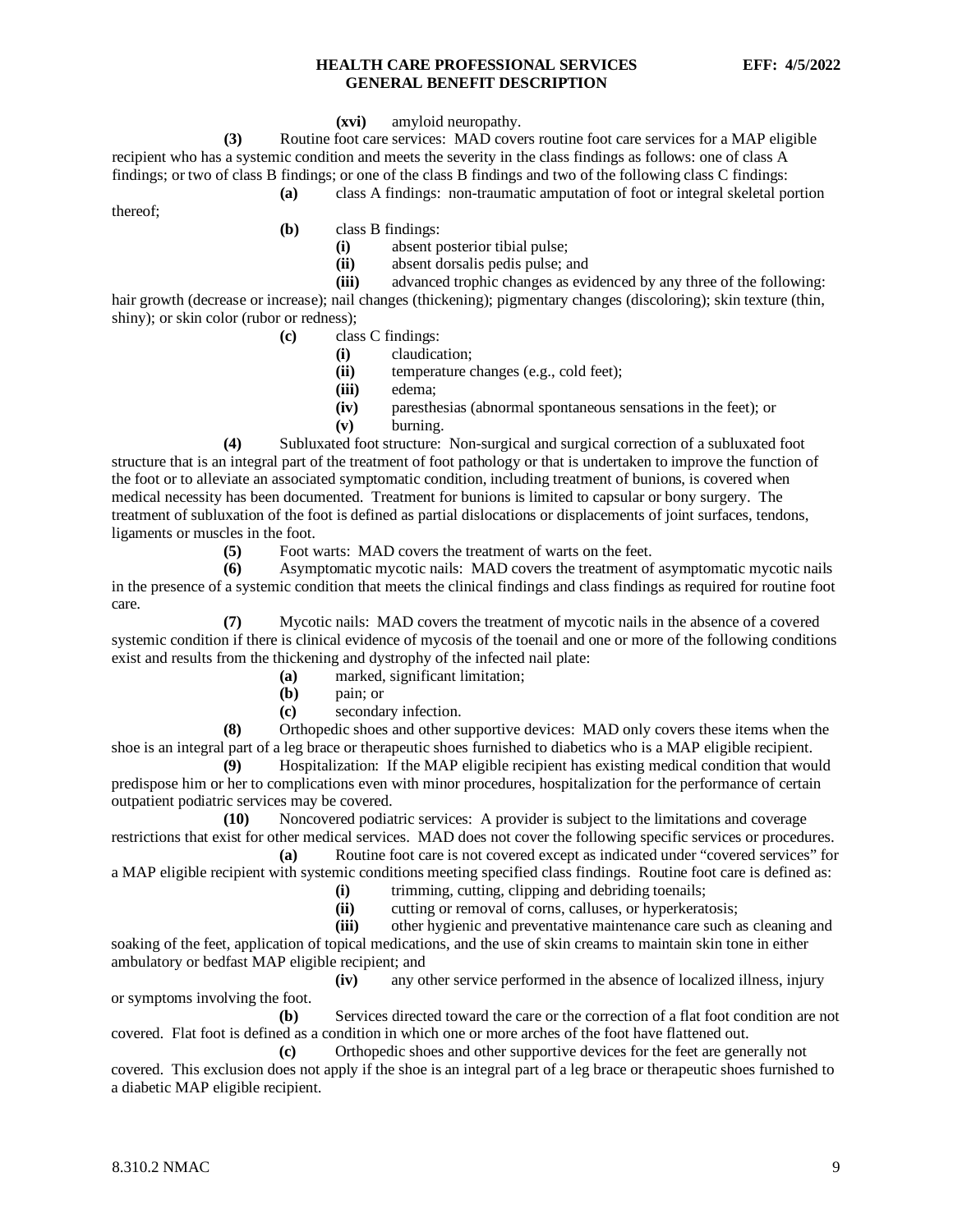**(d)** Surgical or nonsurgical treatments undertaken *for the sole purpose* of correcting a subluxated structure in the foot as an isolated condition are not covered. Subluxations of the foot are defined as partial dislocations or displacements of joint surfaces, tendons, ligaments, or muscles of the foot.

**(e)** MAD will not reimburse for services that have been denied by medicare for coverage limitations.

**I. Anesthesia:** MAD covers anesthesia and monitoring services which are medically necessary for performance of surgical or diagnostic procedures, as required by the condition of the MAP eligible recipient. All services must be provided within the limits of MAD benefit package, within the scope and practice of anesthesia as defined by state law and in accordance with applicable federal and state and local laws and rules.

**(1)** When a provider performing the medical or surgical procedure also provides a level of anesthesia lower in intensity than moderate or conscious sedation, such as a local or topical anesthesia, payment for this service is considered to be part of the underlying medical or surgical service and will not be covered in addition to the procedure.

**(2)** An anesthesia service is not covered if the medical or surgical procedure is not a MAD covered service.

**(3)** Separate payment is not allowed for qualifying circumstances. Payment is considered bundled into the anesthesia allowance.

**(4)** Separate payment is not allowed for the anesthesia complicated by the physical status of the MAP eligible recipient.

**J. Vision:** MAD covers specific vision care services that are medically necessary for the diagnosis of and treatment of eye diseases for a MAP eligible recipient. MAD pays for the correction of refractive errors required by the condition of the MAP eligible recipient. All services must be furnished within the limits of the MAD benefits package, within the scope and practice of the medical professional as defined by state law and in accordance with applicable federal, state and local laws and rules.

**(1)** Vision exam: MAD covers routine eye exams. Coverage for an eligible adult recipient 21 years of age and older of age is limited to one routine eye exam in a 36-month period. An exam for an existing medical condition, such as cataracts, diabetes, hypertension, and glaucoma, will be covered for required follow-up and treatment. The medical condition must be clearly documented on the MAP eligible recipient's visual examination record and indicated by diagnosis on the claim. Exam coverage for a MAP eligible recipient under 21 years of age is limited to one routine eye exam in a 12-month period.

**(2)** Noncovered vision services: MAD does not cover vision services that are performed for aesthetic or cosmetic purposes. MAD covers orthoptic assessments and treatments only when specific criteria are met to assure medical necessity.

**K. Hearing:** All audiology screening, diagnostic, preventive or corrective services require medical clearance. Audiologic and vestibular function studies are rendered by an audiologist or a PCP. Hearing aid dealers and dispensers are not reimbursed for audiological, audiometric or other hearing tests. Only licensed audiologists and PCPs are reimbursed for providing these testing services.

**L. Client medical transportation:** MAD covers expenses for transportation, meals, and lodging it determines are necessary to secure MAD covered medical or behavioral health examination and treatment for a MAP eligible recipient in or out of his or her home community. See 42 CFR 440.170. Travel expenses include the cost of transportation by long distance common carrier, taxicab, handivan, and ground or air ambulance, all as appropriate to the situation and location of the MAP eligible recipient. When medically necessary, MAD covers similar expenses for an attendant who accompanies the MAP eligible recipient to the medical or behavioral health examination or treatment. MAD reimburses a MAP eligible recipient or the transportation provider for medically necessary transportation subject to the following.

**(1)** Free alternatives: Alternative transportation services which may be provided free of charge include volunteers, relatives or transportation services provided by a nursing facility (NF) or another residential center. A MAP eligible recipient must certify in writing that they do not have access to free alternatives.

**(2)** Least costly alternatives: MAD covers the most appropriate and least costly transportation alternatives suitable for the MAP eligible recipient's medical or behavioral health condition. If a MAP eligible recipient can use a private vehicle or public transportation, those alternatives must be used before the MAP eligible recipient can use more expensive transportation alternatives.

**(3)** Non-emergency transportation service:

**(a)** MAD covers non-emergency transportation services for a MAP eligible recipient who does not have primary transportation to a MAD covered service and who is unable to access a less costly form of public transportation.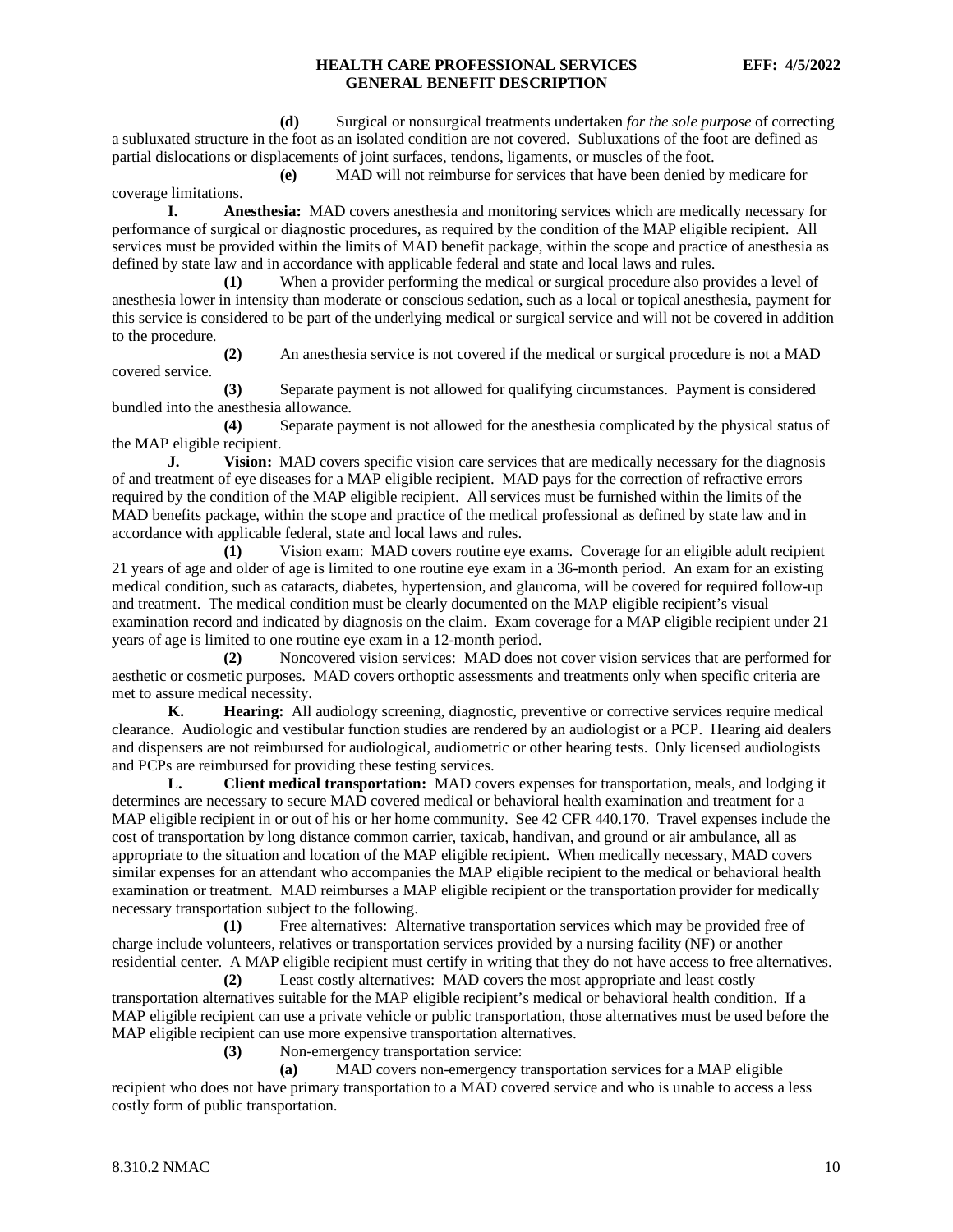**(b)** MAP eligible recipients released from incarceration at a correctional facility may be transported by a New Mexico medicaid transportation provider to a pharmacy to fill and retrieve prescribed medication. The eligible recipient must have a valid prescription that is qualified to be filled or re-filled at the time of their release from incarceration.

**(4)** Long distance common carriers: MAD covers long distance services furnished by a common carrier if the MAP eligible recipient must leave his or her home community to receive medical or behavioral health services. Authorization forms for direct payment to long distance bus common carriers by MAD are available through the MAP eligible recipient's local county income support division (ISD) office.

**(5)** Ground ambulance services: MAD covers services for a MAP eligible recipient provided by ground ambulances when:

**(a)** an emergency which requires ambulance service is certified by the attending provider or is documented in the provider's records as meeting emergency medical necessity as defined as:

**(i)** an emergency condition that is a medical or behavioral health condition manifesting itself by acute symptoms of sufficient severity (including severe pain) such that a prudent layperson, who possesses an average knowledge of health and medicine, could reasonably expect the absence of immediate medical attention to result in placing the health of the MAP eligible recipient (or with respect to a pregnant individual, the health of the individual or their unborn child) in serious jeopardy, serious impairment to body function or serious dysfunction of any bodily organ or part; and

**(ii)** medical necessity for ambulance services is established if the MAP eligible recipient's condition is such that the use of any other method of transportation is contraindicated and would endanger the MAP eligible recipient's health.

**(b)** Scheduled, non-emergency ambulance services: These services are covered when ordered by the MAP eligible recipient's attending provider who certifies that the use of any other method of non-emergency transportation is contraindicated by the MAP eligible recipient's medical or behavioral condition.

**(c)** Reusable items and oxygen: MAD covers non-reusable items and oxygen required during transportation. Coverage for these items is included in the base rate reimbursement for a ground ambulance;

**(6)** Air ambulance services: MAD covers services for a MAP eligible recipient provided by an air ambulance, including a private airplane, if an emergency exists and the medical necessity for the service is certified by their attending provider.

**(a)** An emergency condition is a medical or behavioral health condition manifesting itself by acute symptoms of sufficient severity (including severe pain) such that a prudent layperson, who possesses an average knowledge of health and medicine, could reasonably expect the absence of immediate medical attention to result in placing the health of the MAP eligible recipient (or with respect to a pregnant individual, the health of the individual or their unborn child) in serious jeopardy, serious impairment to body function or serious dysfunction of any bodily organ or part.

- **(b)** MAD covers the following services for air ambulances:
	- **(i)** non-reusable items and oxygen required during transportation;
	- **(ii)** professional attendants required during transportation; and
	- **(iii)** detention time or standby time up to one hour without provider

documentation; if the detention or standby time is more than one hour, a statement from the attending provider or flight nurse justifying the additional time is required.

**(7)** Lodging services: MAD covers lodging services if a MAP eligible recipient is required to travel to receive medical or behavioral health services and an overnight stay is required due to medical necessity or cost considerations. If medically justified and approved, in-state lodging is initially set for up to five continuous days. For a longer stay, the need for lodging must be re-evaluated by the fifth day to authorize up to an additional 15 days. Re-evaluation must be made every 15-calendar days for extended stays, prior to the expiration of the existing authorization. Approval of lodging is based on the attending provider's statement of need. Authorization forms for direct payment to a MAD approved lodging provider by MAD are available through local county ISD offices. In addition, overnight lodging could include the following situations:

**(a)** a MAP eligible recipient who is required to travel more than four hours each way to receive medical or behavioral health services; or

**(b)** a MAP eligible recipient who is required to travel less than four hours each way and is receiving daily medical or behavioral health services and is not sufficiently stable to travel or must be near a facility because of the potential need for emergency or critical care.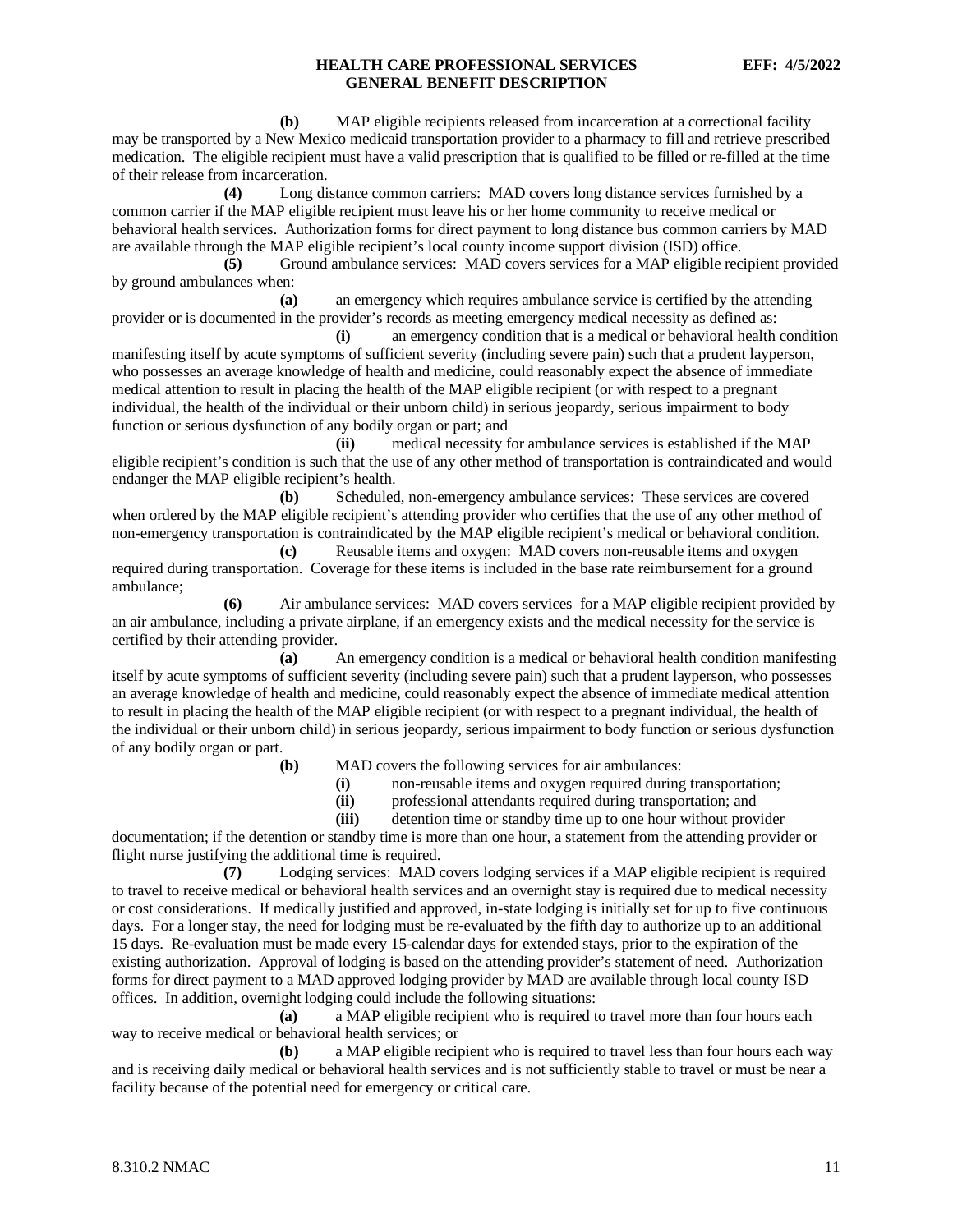**(8)** Meal services: MAD covers meals if a MAP eligible recipient is required to leave his or her home community for eight hours or more to receive medical or behavioral health services. Authorization forms for direct payment to a meal provider by MAD are available through local county ISD offices.

**(9)** Coverage for attendants: MAD covers transportation, meals and lodging in the same manner as for a MAP eligible recipient for one attendant if the medical necessity for the attendant is certified in writing by the MAP eligible recipient's attending provider or the MAP eligible recipient who is receiving medical service is under 18 years of age. MAD only covers transportation services or related expenses for a MAP eligible recipient and as certified, his or her attendant. Transportation services and related expenses will not be reimbursed by MAD for any other individual accompanying the MAP eligible recipient to a MAD covered medical or behavioral health service.

**(10)** Coverage for a MAP eligible waiver recipient: Transportation of a MAP eligible waiver recipient to a provider of a waiver service is only covered when the service is occupational therapy, physical therapy, speech therapy or an outpatient behavioral health therapy.

**(11)** Out-of-state transportation and related expenses: All out-of-state transportation, meals and lodging must be prior approved by MAD or its designee. Out-of-state transportation is approved only if the outof-state medical or behavioral health service is approved by MAD or its designee. Documentation must be available to the reviewer to justify the out-of-state travel and verify that treatment is not available in the state of New Mexico.

**(a)** Requests for out-of-state transportation must be coordinated through MAD or its designee;

**(b)** Authorization for lodging and meal services by an out-of-state provider can be granted for up to 30-calendar days by MAD or its designee. Re-evaluation authorizations are completed prior to expiration and every 30-calendar days, thereafter.

**(c)** Border cities: A border city is a city within 100 miles of a New Mexico border (Mexico excluded). Transportation to a border city is treated as in-state provider service. A MAP eligible recipient who receives a MAD reimbursable service from a border area provider is eligible for transportation services to that provider. See 8.302.4 NMAC, to determine when a provider is considered an out-of-state provider or a border area provider.

**(12)** Client medical transportation fund: In a non-emergency situation, a MAP eligible recipient can request reimbursement from the client medical transportation (CMT) fund through his or her local county ISD office for money spent on transportation, meals and lodging by the MAP eligible recipient; for reimbursement from the CMT fund, a MAP eligible recipient must apply for reimbursement within 30-calendar days from the date of appointment or the date they are discharged from the hospital.

**(a)** Information requirements: The following information must be furnished to the ISD CMT fund custodian within 30-calendar days of the MAD approved provider visit to receive reimbursement:

**(i)** submit a letter on the provider's stationary which indicates that the MAP eligible recipient kept the appointment for which the CMT fund reimbursement is requested; for medical or behavioral health services, written receipts confirming the date of service must be given to the MAP eligible recipient for submission to the local county ISD office;

**(ii)** proper referral with original signatures and documentation stating that the MAD services are not available within the community from the MAD requesting provider, when a referral is necessary;

**(iii)** verification of current eligibility of the recipient for a MAD service for the month the appointment and travel is made;

**(iv)** certification that free alternative transportation services are not available and that the MAP eligible recipient is not enrolled in a HSD contracted managed care organization (MCO);

- **(v)** verification of mileage; and
- **(vi)** documentation justifying a medical attendant.
- **(b)** Preparation of referrals for travel outside the home community: If a MAP

eligible recipient must travel over 65 miles from his or her home community to receive medical care, the transportation provider must obtain a written verification from the referring provider or from the service provider containing the following information for the provider to retain with their billing records:

eligible recipient is being referred;

**(i)** the medical, behavioral health or diagnostic service for which the MAP

**(ii)** the name of the out of community medical or behavioral health

provider; and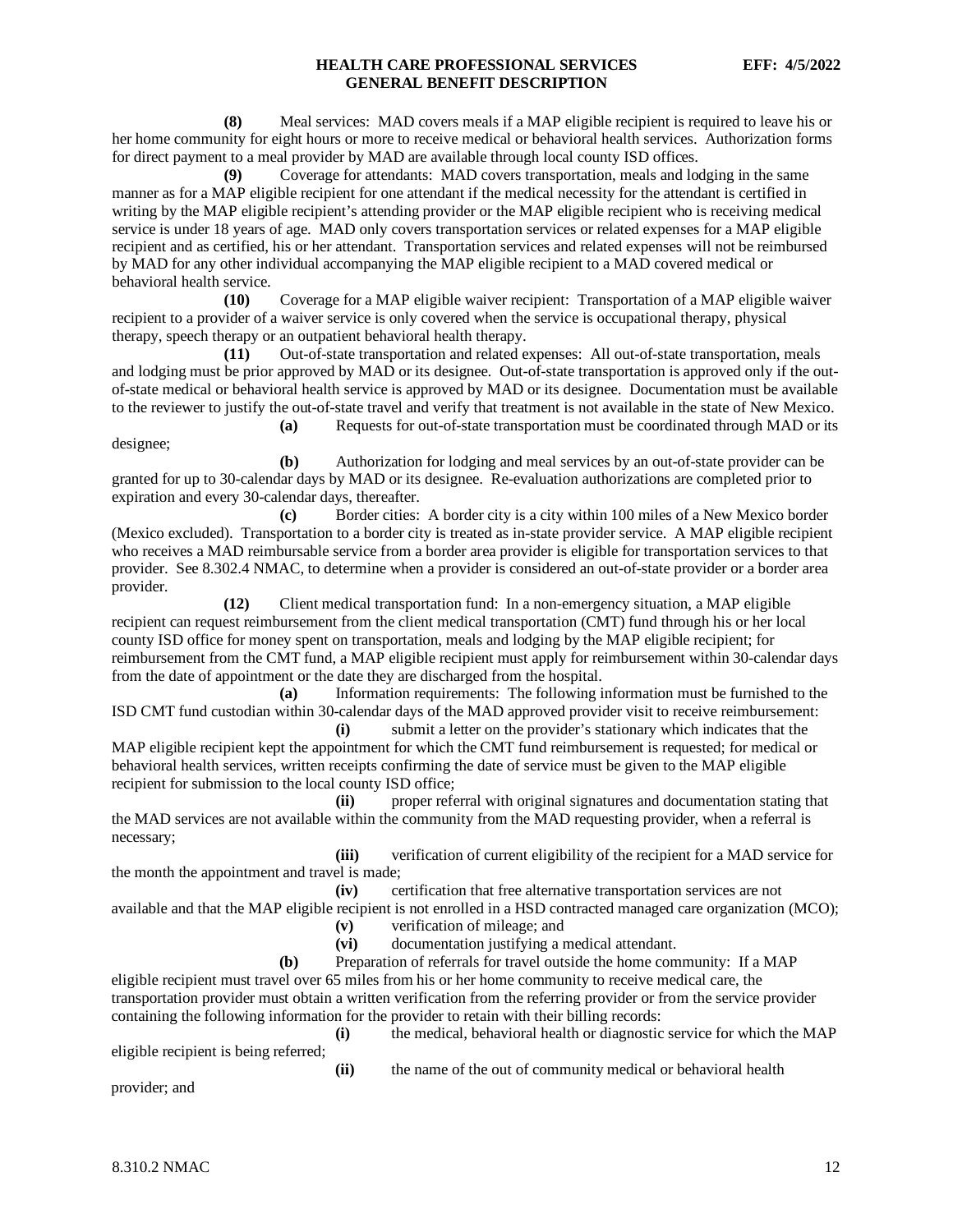in the home community.

**(iii)** justification that the medical or behavioral health care is not available

**(c)** Fund advances in emergency situations: Money from the CMT fund is advanced for travel only if an emergency exists. An emergency is defined in this instance as a non-routine, unforeseen accident, injury or acute illness demanding immediate action and for which transportation arrangements could not be made five calendar days in advance of the visit to the provider. Advance funds must be requested and disbursed prior to the medical or behavioral health appointment.

**(i)** The ISD CMT fund custodian or a MAD FFS coordinated service contractor or the appropriate utilization review (UR) contractor verifies that the recipient is eligible for a MAD service and has a medical or behavioral health appointment prior to advancing money from the CMT fund and that the MAP eligible recipient is not enrolled in a HSD contracted MCO;

**(ii)** written referral for out of community service must be received by the CMT fund custodian or a MAD FFS coordinated service contractor or the appropriate UR contractor no later than 30-calendar days from the date of the medical or behavioral health appointment for which the advance funds were requested. If a MAP eligible recipient fails to provide supporting documentation, recoupment proceedings are initiated; see Section OIG-900, Restitutions.

**(d)** MAP Eligible recipients enrolled in a HSD contracted MCO: A member enrolled in HSD contracted MCO on the date of service is not eligible to use the client medical transportation fund for services that are the responsibility of the MAP eligible recipient's MCO.

**(13)** Noncovered transportation services: Transportation services are subject to the same limitations and coverage restrictions which exist for other services. A payment for transportation to a non-covered MAD service is subject to retroactive recoupment. MAD does not cover the following services or related costs of travel:

**(a)** an attendant where there is not the required certification from the MAP eligible recipient's medical or behavioral health provider;

**(b)** minor aged children of the MAP eligible recipient that are simply accompanying them to medical or behavioral health services;

**(c)** transportation to a non-covered MAD service;

**(d)** transportation to a pharmacy provider with the exception for justice-involved MAP eligible recipients who are released from incarceration at a correctional facility within the first seven days of release; see 8.324.7 NMAC.

## **M. Telehealth services:**

**(1)** Telemedicine visits: An interactive HIPAA compliant telecommunication system must include both interactive audio and video and be delivered on a real-time basis at the originating and distant sites. If real-time audio/video technology is used in furnishing a service when the MAP eligible recipient and the practitioner are in the same institutional or office setting, then the practitioner should bill for the service furnished as if it was furnished in person as a face to face encounter. Coverage for services rendered through telemedicine shall be determined in a manner consistent with medicaid coverage for health care services provided through in person consultation. For telemedicine services, when the originating-site is in New Mexico and the distant-site is outside New Mexico, the provider at the distant-site must be licensed for telemedicine to the extent required by New Mexico state law and regulations or meet federal requirements for providing services to IHS facilities or tribal contract facilities. Provision of telemedicine services does not require that a certified medicaid healthcare provider be physically present with the MAP eligible recipient at the originating site unless the telemedicine consultant at the distant site deems it necessary.

**(a)** Telemedicine originating-site: The location of a MAP eligible recipient at the time the service is being furnished via an interactive telemedicine communications system. The origination-site can be any of the following medically warranted sites where services are furnished to a MAP eligible recipient.

|                         | (i)            | The office of a physician or practitioner.                                          |
|-------------------------|----------------|-------------------------------------------------------------------------------------|
|                         | (ii)           | A critical access hospital (as described in section $1861 \, \text{(mm)}(1)$ of the |
| Act).                   |                |                                                                                     |
|                         | (iii)          | A rural health clinic (as described in $1861 \, \text{(mm)}(2)$ of the Act).        |
|                         | (iv)           | A federally qualified health center (as defined in section 1861 (aa)(4) of          |
| the Act).               |                |                                                                                     |
|                         | $(\mathbf{v})$ | A hospital (as defined in section 1861 (e) of the Act).                             |
|                         | (vi)           | A hospital-based or critical access hospital-based renal dialysis center            |
| (including satellites). |                |                                                                                     |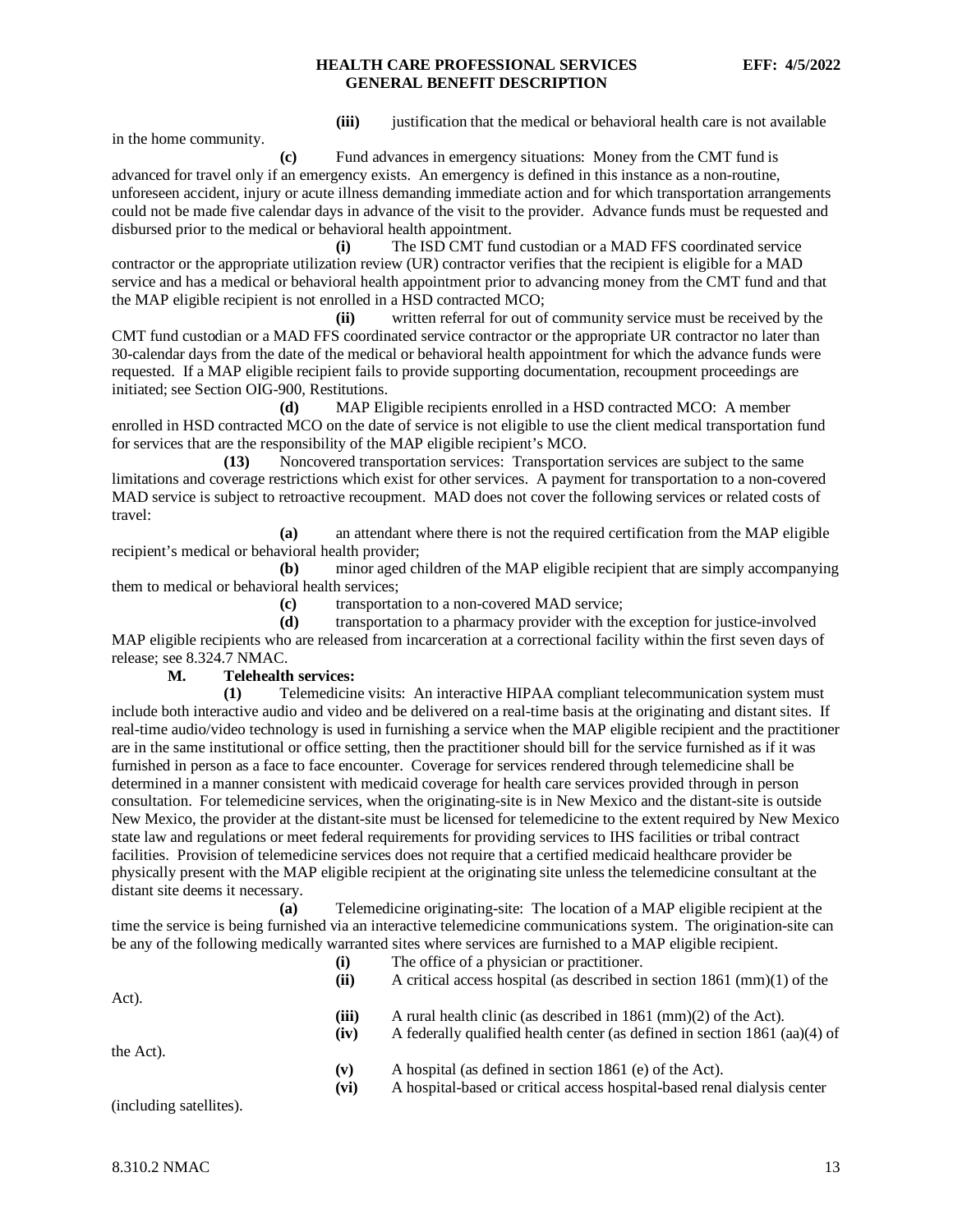**(vii)** A skilled nursing facility (as defined in section 1819(a) of the Act).

**(viii)** A community mental health center (as defined in section 1861(ff)(3)(B)

of the Act).

2110(c)(9) of the Act.

**(ix)** A renal dialysis facility (only for the purposes of the home dialysis monthly ESRD-related clinical assessment in section 1881(b)(3)(B) of the Act).

**(x)** The home of an individual (only for purposes of the home dialysis ESRD-related clinical assessment in section 1881(b)(3)(B) of the Act).

**(xi)** A mobile stroke unit (only for the purposes of diagnosis, evaluation, or treatment of symptoms of an acute stroke provided in accordance with section 1834(m)(6) of the Act).

**(xii)** The home of an individual (only for the purposes of treatment of a substance use disorder or a co-occurring mental health disorder), furnished on or after July 1, 2019, to an individual with a substance use disorder diagnosis.

**(xiii)** The home of an individual when an interactive audio and video telecommunication system that permits real-time visit is used between the eligible provider and the MAP eligible recipient.

**(xiv)** A School Based Health Center (SBHC) as defined by section

**(b)** Telemedicine distant-site: The location where the telemedicine provider is physically located at the time of the telemedicine service. All services are covered to the same extent the service and the provider are covered when not provided through telemedicine. For these services, use of the telemedicine communications system fulfills the requirement for a face-to-face encounter.

**(c)** Telemedicine reimbursement: MAD covers both distant (where the eligible provider is located) as well as the originating sites (where the MAP eligible recipient is located, if another eligible provider accompanies the patient). If audio/video technology is used in furnishing a service when the MAP eligible recipient and the practitioner are in the same institutional or office setting, then the practitioner should bill for the service furnished as if it was furnished in person and no additional reimbursement is made.

**(d)** Telemedicine providers: Reimbursement for professional services at the originating-site and the distant-site are made at the same rate as when the services provided are furnished without the use of a telecommunication system. In addition, reimbursement is made to the originating-site for a real-time interactive audio/video technology telemedicine system fee (where the MAP eligible recipient is located, if another eligible provider accompanies the patient) at the lesser of the provider's billed charge, or the maximum allowed by MAD for the specific service of procedure. If the originating site is the patient's home, the originating site fee should not be billed if the eligible provider does not accompany the MAP eligible recipient. The MAP eligible recipient is not reimbursed for their computer/internet.

**(e)** A telemedicine originating-site communication system fee is covered if the MAP eligible recipient was present at and participated in the telemedicine visit at the originating-site and the system that is used meets the definition of a telemedicine system.

**(2)** Telephone visits: MAD will reimburse eligible providers for limited professional services delivered by telephone without video. No additional reimbursement is made to the originating-site for an interactive telemedicine system fee.

**(3)** MAD will reimburse for services delivered through store-and-forward. To be eligible for payment under store-and-forward, the service must be provided through the transference of digital images, sounds, or previously recorded video from one location to another; to allow a consulting provider to obtain information, analyze it, and report back to the referring physician providing the telemedicine consultation. Store-and-forward telemedicine includes encounters that do not occur in real time (asynchronous) and are consultants that do not require face-to-face live encounter between patient and telemedicine provider.

**(4)** Noncovered telemedicine services: A service provided through telemedicine is subject to the same program restrictions, limitations and coverage which exist for the service when not provided through telemedicine. Telemedicine services are not covered when audio/video technology is used in furnishing a service when the MAP eligible recipient and the practitioner are in the same institutional or office setting.

**N. Pregnancy termination services:** MAD does not cover the performance of 'elective' pregnancy termination procedures. MAD will only pay for services to terminate a pregnancy when certain conditions are met.

**(1)** Prior to performing pregnancy termination services providers must complete and file in the MAP eligible recipient medical record, a consent for pregnancy termination that includes written certification of a provider that the procedure meets one of the following conditions: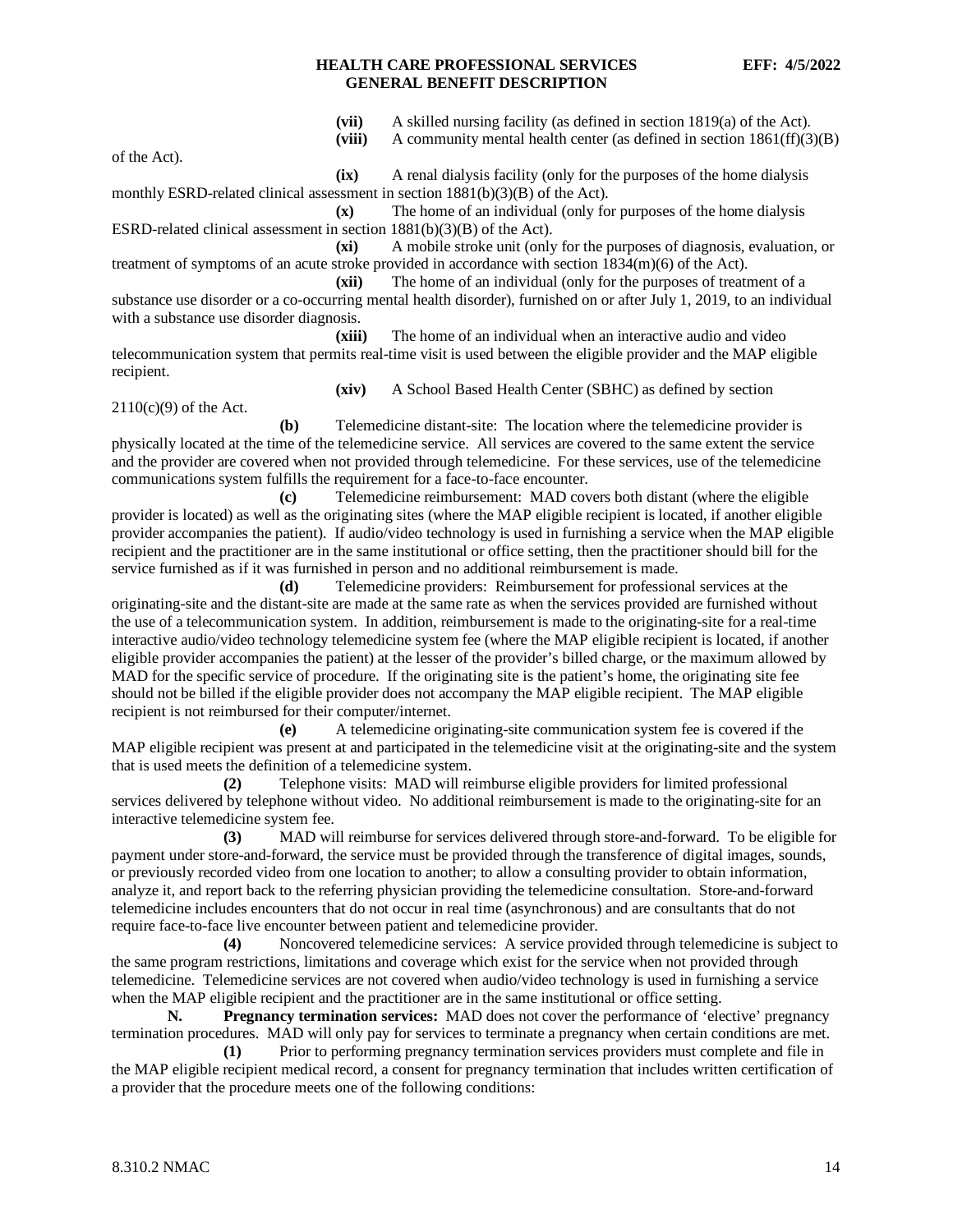**(a)** the procedure is necessary to save the life of the MAP eligible recipient as certified in writing by a provider;

**(b)** the pregnancy is a result of rape or incest, as certified by the treating provider, the appropriate reporting agency, or if not reported, the MAP eligible recipient is not physically or emotionally able to report the incident; or

**(c)** the procedure is necessary to terminate an ectopic pregnancy; or

**(d)** the procedure is necessary because the pregnancy aggravates a pre-existing condition, makes treatment of a condition impossible, interferes with or hampers a diagnosis, or has a profound negative impact upon the physical, emotional or mental health of the MAP eligible recipient.

**(2)** Psychological services: MAD covers behavioral health services for a pregnant MAP eligible recipient.

**(3)** Oral medications: MAD covers oral medications approved by the FDA have been determined a benefit by MAD for pregnancy termination. MAD will cover oral medications when administered by a provider acting within the scope of his or her practice board and licensure.

**(4)** Informed consent: Under New Mexico law, the provider may not require any MAP eligible recipient to accept any medical service, diagnosis, or treatment or to undergo any other health service provided under the plan if the MAP eligible recipient objects on religious grounds or in the case of a nonemancipated MAP eligible recipient, the legal parent or guardian of the non-emancipated MAP eligible recipient objects.

**(a)** Consent: Voluntary, informed consent by a MAP eligible recipient 18 years of age and older, or an emancipated minor MAP eligible recipient must be given to the provider prior to the procedure to terminate pregnancy, except in the following circumstances:

**(i)** in instances where a medical emergency exists; a medical emergency exists in situations where the attending PCP certifies that, based on the facts of the case presented, in his or her best clinical judgment, the life or the health of the MAP eligible recipient is endangered by the pregnancy so as to require an immediate pregnancy termination procedure;

**(ii)** in instances where the MAP eligible recipient is unconscious, incapacitated, or otherwise incapable of giving consent; in such circumstances, the consent shall be obtained as prescribed by New Mexico law;

**(iii)** in instances where pregnancy results from rape or incest or the continuation of the pregnancy endangers the life of the MAP eligible recipient;

**(iv)** consent is valid for 30-calendar days from the date of signature, unless withdrawn by the MAP eligible recipient prior to the procedure.

**(b)** Required acknowledgements: In signing the consent, the MAP eligible recipient must acknowledge that they have received, at least, the following information:

- **(i)** alternatives to pregnancy termination;
- **(ii)** medical procedure(s) to be used;

**(iii)** possibility of the physical, mental, or both, side effects from the performance of the procedure;

**(iv)** right to receive pregnancy termination behavioral health services from an independent MAD provider; and

performed.

**(v)** right to withdraw consent up until the time the procedure is going to be

**(c)** Record retention: A dated and signed copy of the consent, with counseling referral information, if requested, must be given to the MAP eligible recipient. The provider must keep the original signed consent with the MAP eligible recipient's medical records.

**(d)** Consent for a MAP eligible recipient under 18 years of age who is not an emancipated minor, in instances not involving life endangerment, rape or incest: Informed written consent for an non-emancipated minor to terminate a pregnancy must be obtained, dated and signed by a parent, legal guardian, or another adult acting 'in loco parentis' to the minor. An exception is when the minor objects to parental involvement for personal reasons or the parent, guardian or adult acting 'in loco parentis' is not available. The treating PCP shall note the minor's objections or the unavailability of the parent or guardian in the minor's chart, and:

**(i)** certify in his or her best clinical judgment, the minor is mature enough and well enough informed to make the decision about the procedure; in the circumstance where sufficient maturity and information is not present or apparent, certify that the procedure is in the minor's best interests based on the information provided to the treating PCP by the minor; or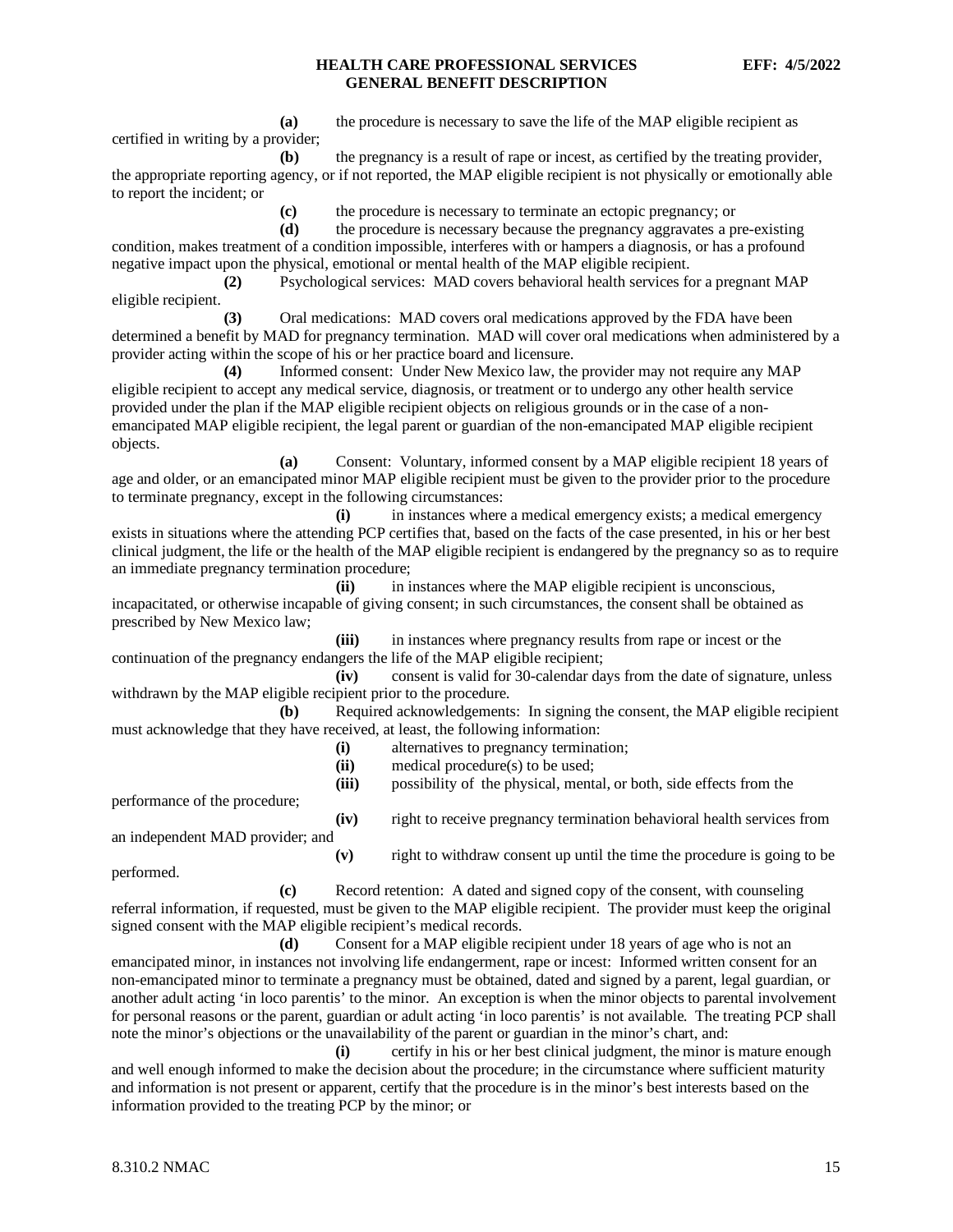**(ii)** refer the minor to an independent MAD behavioral health provider in circumstances where the treating PCP believes behavioral health services are necessary before a clinical judgment can be rendered on the criteria established in Paragraph (1) above; the referral shall be made on the same day of the visit between the minor and the treating PCP where consent is discussed; the independent MAD behavioral health provider shall meet with the minor and confirm in writing to the treating PCP whether or not the minor is mature enough and sufficiently informed to make the decision about the procedure; in the circumstance where sufficient maturity and information is not present or apparent, that the procedure is in the minor's best interests based on the information provided to the independent MAD behavioral health provider by the minor; this provider's written report is due to the treating PCP within 72 hours of initial referral;

**(iii)** a minor shall not be required to obtain behavioral health services referenced in Paragraph (2) above; however, if the treating PCP is unable or unwilling to independently certify the requirements established in Paragraph (1) above, the minor must be informed by the treating PCP that written consent must be obtained by the parent, legal guardian or parent 'in loco parentis' prior to performing the procedure; or, that the minor must obtain a court order allowing the procedure without parental consent.

**O. Behavioral health professional services:** Behavioral health services are addressed specifically in 8.321.2 NMAC*.*

**P. Experimental or investigational services:** MAD covers medically necessary services which are not considered unproven, investigational or experimental for the condition for which they are intended or used as determined by MAD. MAD does not cover experimental or investigational medical, surgical or health care procedures or treatments, including the use of drugs, biological products, other products or devices, except the following:

**(1)** Phase I, II, III or IV: MAD may approve coverage for routine patient care costs incurred as a result of the MAP eligible recipient's participation in a phase I, II, III, or IV cancer trial that meets the following criteria. The cancer clinical trial is being conducted with the approval of at least one of the following:

- (a) one of the federal national institutes of health;
- **(b)** a federal national institutes of health cooperative group or center;
- **(c)** the federal department of defense;
- **(d)** the FDA in the form of an investigational new drug application;
- **(e)** the federal department of veteran affairs; or

**(f)** a qualified research entity that meets the criteria established by the federal national institutes of health for grant eligibility.

**(2)** Review and approval: The clinical trial has been reviewed and approved by an institutional review board that has a multiple project assurance contract approved by the office of protection from research risks of the federal national institutes of health.

**(3)** Experimental or investigational interventions: Any medical, surgical, or other healthcare procedure or treatment, including the use of a drug, a biological product, another product or device, is considered experimental or investigational if it meets any of the following conditions:

**(a)** current, authoritative medical and scientific evidence regarding the medical, surgical, or other health care procedure or treatment, including the use of a drug, a biological product, another product or device for a specific condition shows that further studies or clinical trials are necessary to determine benefits, safety, efficacy and risks, especially as compared with standard or established methods or alternatives for diagnosis or treatment or both outside an investigational setting;<br>(b) the drug, biological product,

**(b)** the drug, biological product, other product, device, procedure or treatment (the "technology") lacks final approval from the FDA or any other governmental body having authority to regulate the technology;

**(c)** the medical, surgical, other health care procedure or treatment, including the use of a drug, a biological product, another product or device is the subject of ongoing phase I, II, or III clinical trials or under study to determine safety, efficacy, maximum tolerated dose or toxicity, especially as compared with standard or established methods or alternatives for diagnosis or treatment or both outside an investigational setting.

**(4)** Review of conditions: On request of MAD or its designee, a provider of a particular service can be required to present current, authoritative medical and scientific evidence that the proposed technology is not considered experimental or investigational.

**(5)** Reimbursement: MAD does not reimburse for medical, surgical, other health care procedures or treatments, including the use of drugs, biological products, other products or devices that are considered experimental or investigational, except as specified as follows. MAD will reimburse a provider for routine patient care services, which are those medically necessary services that would be covered if the MAP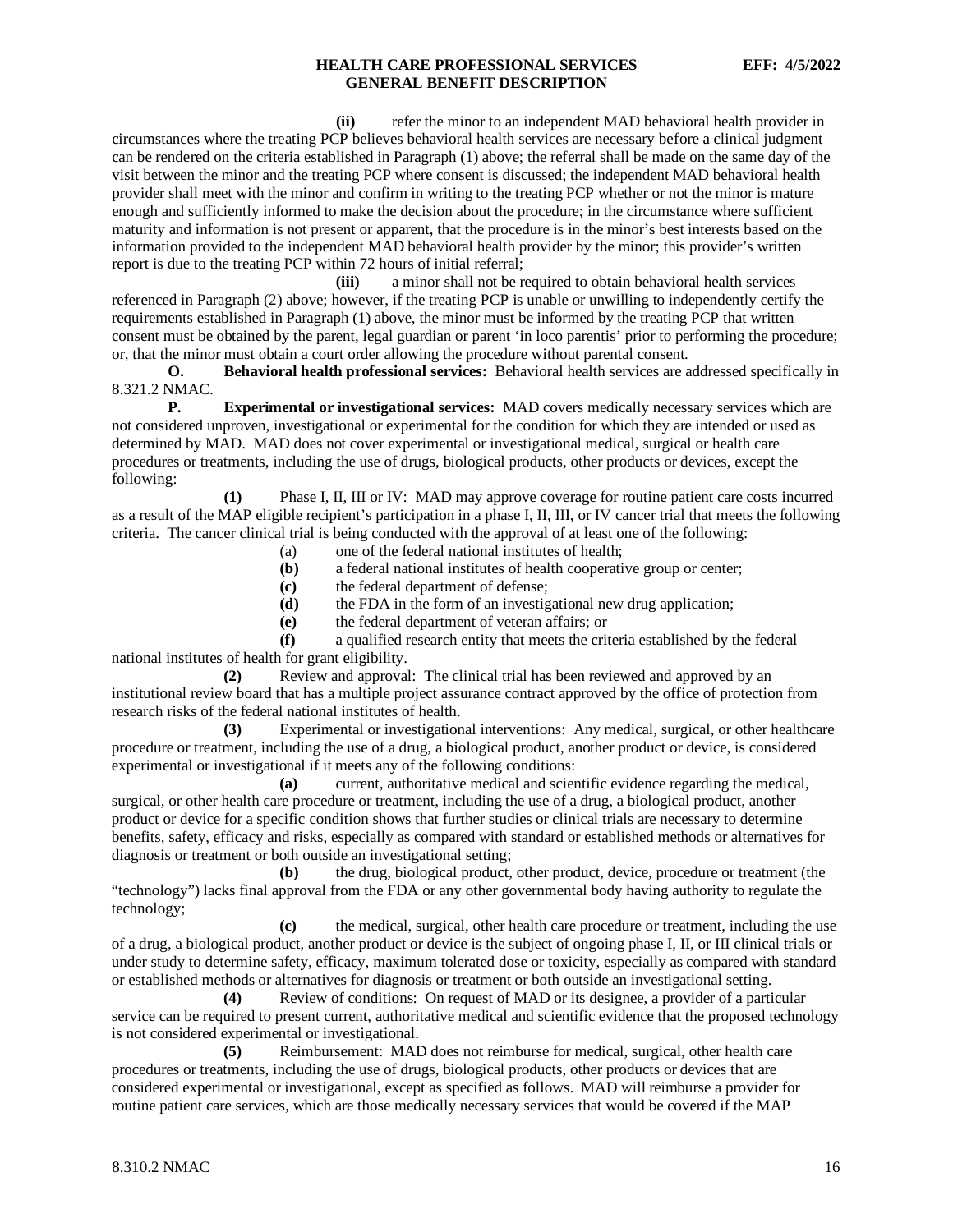eligible recipient were receiving standard cancer treatment, rendered during the MAP eligible recipient's participation in phase I, II, III, or IV cancer clinical trials.

**(6)** Experimental or investigational services: MAD does not cover procedures, technologies or therapies that are considered experimental or investigational*.*

**Q. Smoking/Tobacco cessation:** MAD covers tobacco cessation services for all MAP eligible recipients.

**(1)** Eligible medical, dental, and behavioral health practitioner: Cessation counseling services may be provided by one of the following:<br>(a) by or under the

**(a)** by or under the supervision of a physician; or **(b)** by any other MAD enrolled health care profes

**(b)** by any other MAD enrolled health care professional authorized to provide other MAD services who is also legally authorized to furnish such services under state law;

**(c)** generally, eligible practitioners would be medical practitioners, including independently enrolled CNPs, behavioral health and dental practitioners; physician assistants and CNPs not enrolled as independent MAD providers, and registered nurses and dental hygienists may bill for counseling services through the enrolled entity under which their other services are billed, when under the supervision of a dentist or physician;

**(d)** counseling service must be prescribed by a MAD enrolled licensed practitioner.

**(2)** Eligible pharmacy providers: For rendering tobacco cessation services, eligible pharmacists are those who have attended at least one continuing education course on tobacco cessation in accordance with the federal public health guidelines found in the United States department of health and human services; public health services' *quick reference guide for clinicians*, and *treating tobacco use and dependence*.

**(3)** Tobacco cessation drug items: MAD covers all prescribed tobacco cessation drug items for a MAP eligible recipient as listed in this section when ordered by a MAD enrolled prescriber and dispensed by a MAD enrolled pharmacy. MAD does not require prior authorization for reimbursement for tobacco cessation products, but the items must be prescribed by a MAD enrolled practitioner. Tobacco cessation products include, but are not limited to the following:

- **(a)** sustained release buproprion products;
- **(b)** varenicline tartrate tablets; and

**(c)** prescription and over-the-counter (OTC) nicotine replacement drug products, such as lozenges, patches, gums, sprays and inhalers.

**(4)** Covered services: MAD makes reimbursement for assessing all MAP eligible recipient's tobacco dependence including a written tobacco cessation treatment plan of care as part of an evaluation and management (E&M) service, and may bill using the E&M codes. MAD covers face-to-face counseling when rendered by an appropriate provider. The effectiveness of counseling is comparable to pharmacotherapy alone. Counseling plus medication provides additive benefits. Treatment may include prescribing any combination of tobacco cessation products and counseling. Providers can prescribe one or more modalities of treatment. Cessation counseling session refers face-to-face MAP eligible recipient contact of either

**(a)** intermediate session (greater than three minutes up to 10 minutes); or

**(b)** intensive session (greater than 10 minutes).

**(5)** Documentation for counseling services: Ordering and rendering practitioners must maintain sufficient documentation to substantiate the medical necessity of the service and the services rendered, which may consist of documentation of tobacco use. The rendering practitioner must maintain documentation that face-to-face counseling was prescribed by a practitioner, even if the case is a referral to self, consistent with other NMAC rules and other materials.

**(6)** Limitations on counseling sessions: The services do not have any limits on the length of treatment or quit attempts per year. The program also allows participants to try multiple treatments and does not impose any requirement to enroll into counseling. During the 12-month period, the practitioner and the MAP eligible recipient have flexibility to choose between intermediate or intensive counseling modalities of treatment for each session.

**R. Screening, brief intervention and referral to treatment (SBIRT) service:** SBIRT is a community-based practice designed to identify, reduce and prevent problematic substance use or misuse and cooccurring mental health disorders as an early intervention. Through early identification in a medical setting, SBIRT services expand and enhance the continuum of care and reduce costly health care utilization. The primary objective is the integration of behavioral health with physical health care. SBIRT is delivered through a process consisting of universal screening, scoring the screening tool and a warm hand-off to a SBIRT trained professional who conducts a face-to-face brief intervention for positive screening results. If the need is identified for behavioral health treatment, the certified SBIRT staff, with the eligible recipient's approval, assists in securing behavioral health services. Only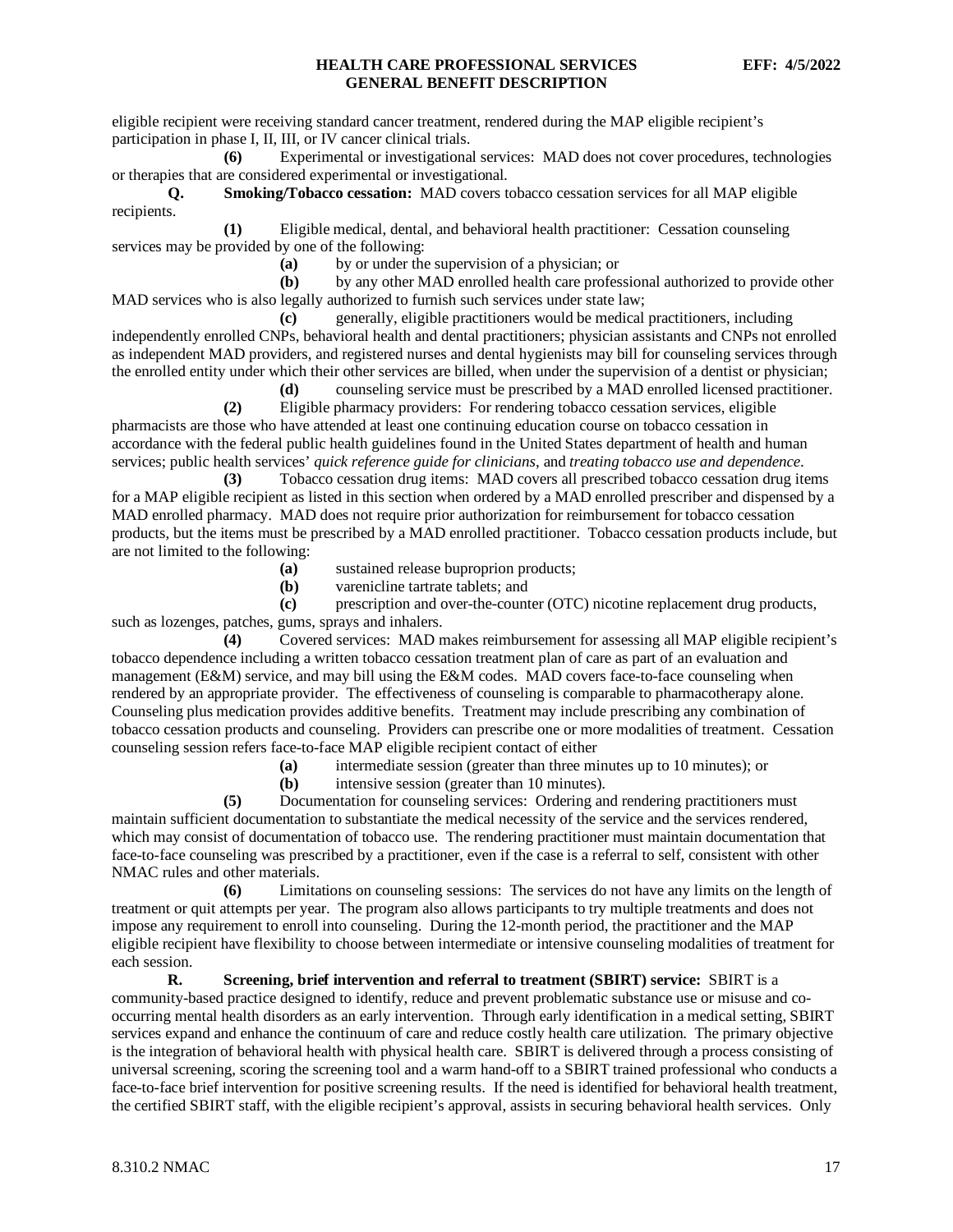a physical health office, clinic, or facility who has been certified by a HSD approved SBIRT trainer and uses the approved healthy lifestyle questionnaire (HLQ) can complete the screen. The physical office, clinic or facility must be the billing provider, not the individual practitioner. All practitioners must be SBIRT certified and are employees or contractors of a SBIRT physical health office, clinic or facility. See the SBIRT policy and billing manual for detailed description of the service and billing requirements.

**S. Other services:** Other covered and noncovered services including hospitalization and other residential facilities, devices for hearing and vision correction, behavioral health services, home and community based services, EPSDT services, case management and other adjunct and specialty services are described in other NMAC rules.

[8.310.2.12 NMAC - Rp, 8.310.2.12 NMAC, 1/1/2014; A, 8/10/2021; A, 4/5/2022]

## <span id="page-18-0"></span>**8.310.2.13 GENERAL NONCOVERED SERVICES**

**A. General noncovered services:** MAD does not cover certain procedures, services, or miscellaneous items. See specific provider or service rules or sections of this rule for additional information on service coverage and limitations. A provider cannot turn an account over to collections or to any other factor intending to collect from the MAP eligible recipient or his or her authorized representative; see 8.302.2 NMAC*.* A provider cannot bill a MAP eligible recipient or his or her authorized representative for the copying of the MAP eligible recipient's records, and must provide copies of the MAP eligible recipient's records to other providers upon request of the MAP eligible recipient.

**B. Appointment, interest and carrying charges:** MAD does not cover penalties on payments for broken or missed appointments, costs of waiting time, or interest or carrying charges on accounts. A provider may not bill a MAP eligible recipient or his or her authorized representative for these charges or the penalties associated with missed or broken appointments or failure to produce eligibility cards, with the exception of MAP recipient eligibility categories of CHIP or WDI who may be charged up to \$5 for a missed appointment.

**C. Contract services:** Services furnished by a contractor, an organization, or an individual who is not the billing provider must meet specific criteria for coverage as stated in MAD or its designee's NMAC rules, billing instructions, policy manuals; see 8.302.2 NMAC.

**D. Cosmetic services and surgeries:** MAD does not cover cosmetic items or services that are prescribed or used for aesthetic purposes. This includes items for aging skin, for hair loss, and personal care items such as non-prescription lotions, shampoos, soaps or sunscreens. MAD does not cover cosmetic surgeries performed for aesthetic purposes. "*Cosmetic surgery*" is defined as a procedure performed to improve the appearance of physical features that may or may not improve the functional ability of the area of concern. MAD covers only a surgery that meets specific criteria and is approved as medically necessary reconstructive surgery.

**E. Postmortem examinations:** MAD does not cover postmortem examinations.<br>**F. Education or vocational services:** MAD does not cover literature, booklets.

**F. Education or vocational services:** MAD does not cover literature, booklets, and other educational materials. Dietary counseling is covered only for a MAP eligible recipient under 21 years of age, as part of the EPSDT program and for a pregnant MAP eligible recipient. MAD does not cover formal educational or vocational training services, unless those services are included as active treatment services for a MAP eligible recipient in intermediate care facility for individuals with intellectual disabilities (ICF-IID)or for a MAP eligible recipient under 21 years of age receiving inpatient psychiatric services [42 CFR 441.13(b)]. "*Formal educational services*" relate to training in traditional academic subjects. Vocational training services relate to organized programs directly related to the preparation of a MAP eligible recipient for paid or unpaid employment.<br> **G.** Hair or nail analysis: MAD does not cover hair or nail analysis.

**G. Hair or nail analysis:** MAD does not cover hair or nail analysis.<br>**H. Preparations dispensed for home use:** MAD does not cover ora

**H. Preparations dispensed for home use:** MAD does not cover oral, topical, otic, or ophthalmic preparations dispensed to a MAP eligible recipient by a PCP, a CNP, a P.A., or an optometrist for home use or self administration unless authorized by MAD to assure the availability of medications.

**I. Routine physical examinations:** MAD only covers a routine physical examination for:

**(1)** a MAP eligible recipient residing in a NF or an ICF-IID facility.

**(2)** a MAP eligible recipient under 21 years of age through the tot to teen health check screen, New Mexico's EPSDT screening program. Included in the coverage is the physical examinations, screenings and treatment.

**J. Screening services:** MAD does not cover screening services that are not used to make a diagnosis, such as chromosome screening, hypertension screening, diabetic screening, general health panels, executive profiles, paternity testing, or premarital screens. MAD covers screening services for a MAP eligible recipient under 21 years of age through the tot to teen healthcheck program. MAD covers screening services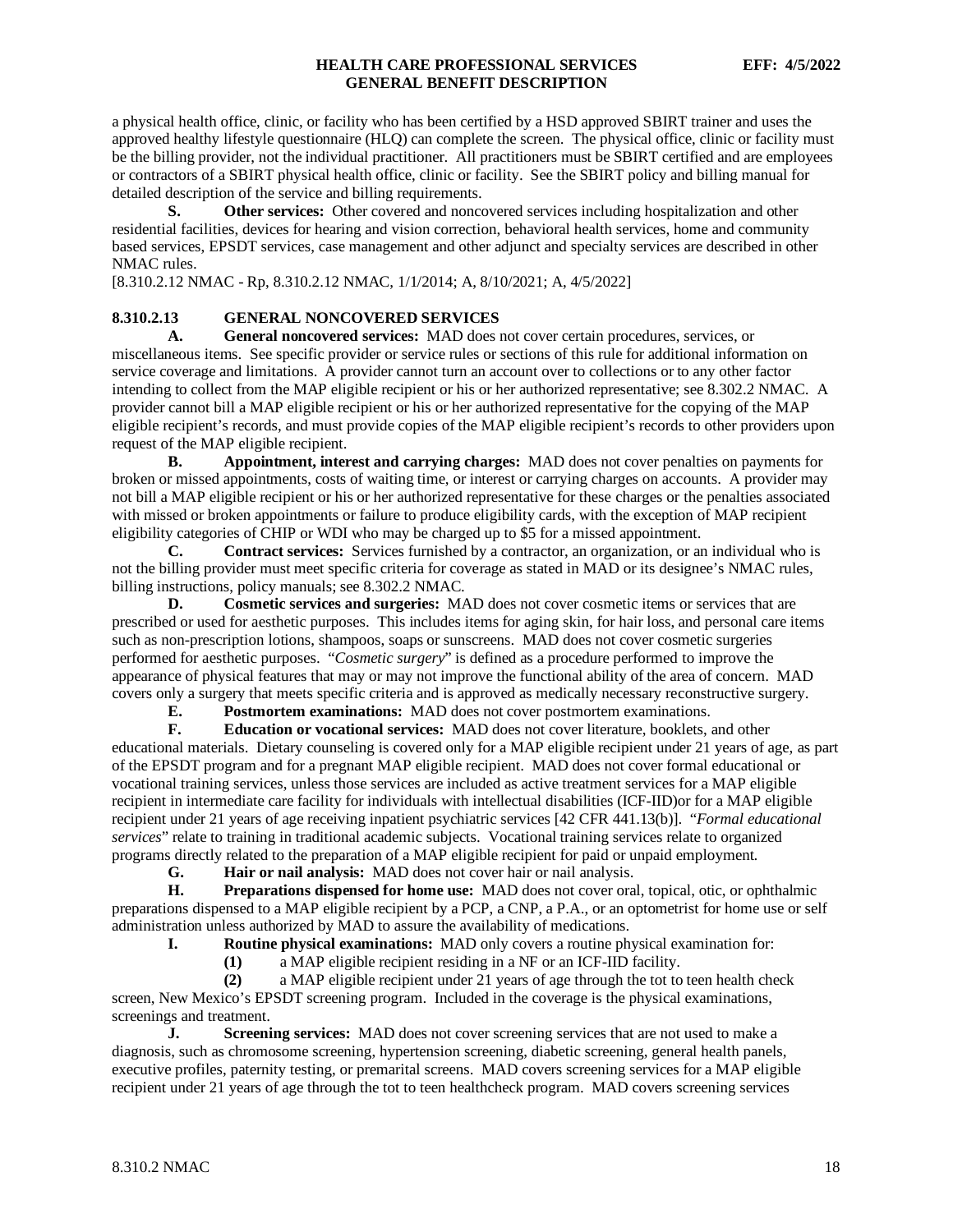ordered by a provider for cancer detection such as pap smears and mammograms for a MAP eligible recipient when medically appropriate.

**K. Services not covered by medicare:** MAD does not cover services, procedures, or devices that are not covered by medicare due to their determination that the service is not medically necessary or that the service is experimental or not effective.

**L. Bariatric surgery services:** Bariatric surgery services are covered only when medically indicated and alternatives are not successful.

**M. Services and tests which are not routinely warranted due to the MAP eligible recipient's age:** MAD does not reimburse for routine screening, tests, or services which are not medically necessary due to the age of the MAP eligible recipient:

**(1)** Papanicolaou test (pap smear) for women under 21 years of age unless prior history or risk factors make the test medically warranted; and

**(2)** prostate specific antigen (PSA) test for men under age 40 unless prior history or risk factors make the test medically warranted.

**N. Services for surrogate mothers:** MAD does not pay for services for pregnancy, complications encountered during pregnancy related conditions, prenatal care and postpartum care, or delivery for services to a surrogate mother for which an agreement or contract between the surrogate mother and another party exists. [8.310.2.13 NMAC - Rp, 8.310.2.14 NMAC, 1/1/2014; A, 8/10/2021; A, 4/5/2022]

<span id="page-19-0"></span>**8.310.2.14 PRIOR AUTHORIZATION AND UTILIZATION REVIEW:** All MAD services are subject to UR for medical necessity and program compliance. Reviews can be performed before services are furnished, after services are furnished and before payment is made, or after payment is made. The provider must contact HSD or its authorized agents to request UR instructions. It is the provider's responsibility to access these instructions or ask for hard copies to be provided, to understand the information provided, to comply with the requirements, and to obtain answers to questions not covered by these materials. When services are billed to and paid by a coordinated services contractor authorized by HSD, the provider must follow that contractor's instructions for authorization of services.

**A. Prior authorization:** Procedures or services may require a prior authorization from MAD or its designee. Services for which a prior authorization was obtained remain subject to UR at any point in the payment process, including after payment has been made. It is the provider's responsibility to contact MAD or its designee and review documents and instructions available from MAD or its designee to determine when a prior authorization is necessary*.*

**(1)** Dental services: MAD covers certain services, including some diagnostic, preventive, restorative, endodontic, periodontic, removable prosthodontics, maxillofacial prosthetic, oral surgery, and orthodontic services only when a prior authorization is received from MAD or its designee. MAD covers medically necessary orthodontic services to treat handicapping malocclusions for a MAP eligible recipient under 21 years of age by prior authorization.

**(2)** Transplantation services**:** A written prior authorization must be obtained for any transplant, with the exception of a cornea and a kidney. The prior authorization process must be started by the MAP eligible recipient's attending PCP contacting the MAD UR contractor. Services for which prior approval was obtained remain subject to UR at any point in the payment process.

**(3)** Pregnancy termination services: Services to terminate a pregnancy do not require a prior authorization from MAD or its designee.

**(4)** Eligibility determination: The prior authorization of a service does not guarantee that an individual is eligible for MAD or other health care programs. A provider must verify that an individual is eligible for a specific program at the time services are furnished and must determine if a MAP eligible recipient has other health insurance.

**(5)** Reconsideration: A provider who disagrees with a prior authorization -request denial or another review decision can request reconsideration; see 8.350.2 NMAC*.*

**Prior authorization and UR:** MAD has developed a UR process to regulate provider compliance with MAD quality control and cost containment objectives. See 42 CFR Section 456. Specific details pertinent to a service or a provider are contained in NMAC rules or UR instructions for that specific service or provider type. MAD makes available on the HSD/MAD website, on other program-specific websites, or in hard copy format, information necessary to participate in health care programs administered by HSD or its authorized agents, including program rules, billing instruction, UR instructions, and other pertinent materials. When enrolled, a provider receives instruction on how to access these documents. It is the provider's responsibility to access these instructions, to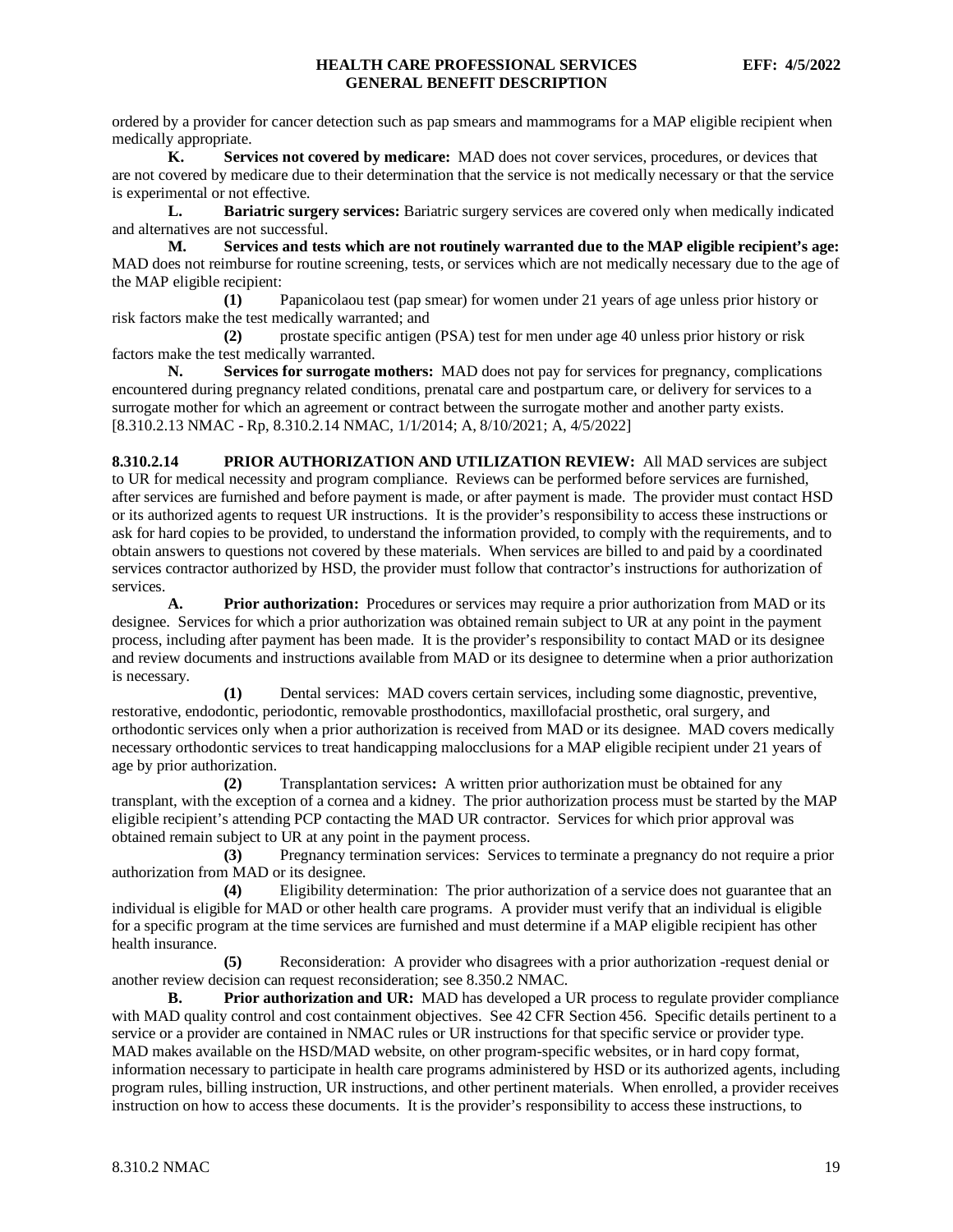understand the information provided and to comply with the requirements. The provider must contact HSD or its authorized agents to obtain answers to questions related to the material or not covered by the material. To be eligible for reimbursement, a provider must adhere to the provisions of his or her MAD provider participation agreement (PPA) and all applicable statutes, regulations, rules, and executive orders. MAD or its selected claims processing contractor issues payments to a provider using electronic funds transfer (EFT) only. A provider must supply necessary information in order for payment to be made.

**C. Medical necessity requirements:** MAD reimburses a provider for furnishing MAD covered service to a MAP eligible recipient only when the service is medically necessary. Medical necessity is required for the specific service, level of care (LOC), and service setting, if relevant to the service. A provider must verify that MAD covers a specific service and that the service is medically necessary prior to furnishing the service. Medical necessity determinations are made by professional peers based on established criteria, appropriate to the service that are reviewed and approved by MAD. MAD denies payment for services that are not medically necessary and for services that are not covered by MAD. The process for determining medical necessity is called UR. The UR of a MAD service may be performed directly by MAD or its designee, or another state agency designated by MAD.

#### **D. Timing of UR:**

**(1)** A UR may be performed at any time during the service, payment, or post payment processes. In signing the MAD PPA, a provider agrees to cooperate fully with MAD or its designee in their performance of any review and agree to comply with all review requirements. The following are examples of the reviews that may be performed:

**(a)** prior authorization review (review occurs before the service is furnished);

**(c)** pre-payment review (claims review occurring after service is furnished but

**(b)** concurrent review (review occurs while service is being furnished);

before payment);

**(d)** retrospective review (review occurs after payment is made); and

**(e)** one or more reviews may be used by MAD to assess the medical necessity and program compliance of any service.

**(2)** Prior authorization reviews: A claim for a service that requires a prior authorization are paid only if the prior authorization was obtained and approved by MAD or MAD's UR contractor, prior to services being furnished. A prior authorization specifies the approved number of service units that a provider is authorized to furnish to a MAP eligible recipient and the date the service must be provided.

**(a)** A prior authorization does not guarantee that an individual is eligible for a specific MAD service. A provider must verify that individuals are eligible for a specific MAD service at the time the service is furnished.

**(b)** Information on the specific service or procedure that requires a prior authorization for a specific provider type are contained in the applicable MAD rules and the UR instructions for that provider type or service.

**(c)** A service that has been approved by MAD or its designee does not prevent a later denial of payment if the service has been determined to be not medically necessary or if the individual was not eligible for the service.

**(d)** A prior authorization review is used to authorize service for a MAP eligible recipient before a service is furnished. A request for a retroactive prior authorization may be approved only under the following circumstances:

**(i)** approval is made as part of the process of determining MAD eligibility for certain categories, such as a MAD institutional care or home and community-based services waiver (HCBSW) programs. In these situations, the determination of medical necessity for an institutional LOC of the service is a factor in establishing MAD eligibility and may be made after the MAP eligible recipient receives NF or HCBSW services;

**(ii)** the service is furnished before the determination of the effective date of the recipient's MAP eligibility for a MAD service or the servicing provider's MAD PPA; a retrospective request for a prior authorization is based on retrospective recipient or provider eligibility must be received in writing by MAD or its designee within 30 calendar days of the date of the eligibility determination;

**(iii)** in cases of medical emergency; a medical emergency is defined as a medical condition, manifesting itself by acute symptoms of sufficient severity that the absence of immediate medical attention could be reasonably expected to result in one of the following: an individual's death; placement of an individual's health in serious jeopardy; serious impairment of bodily functions; or serious dysfunction of any bodily organ or part;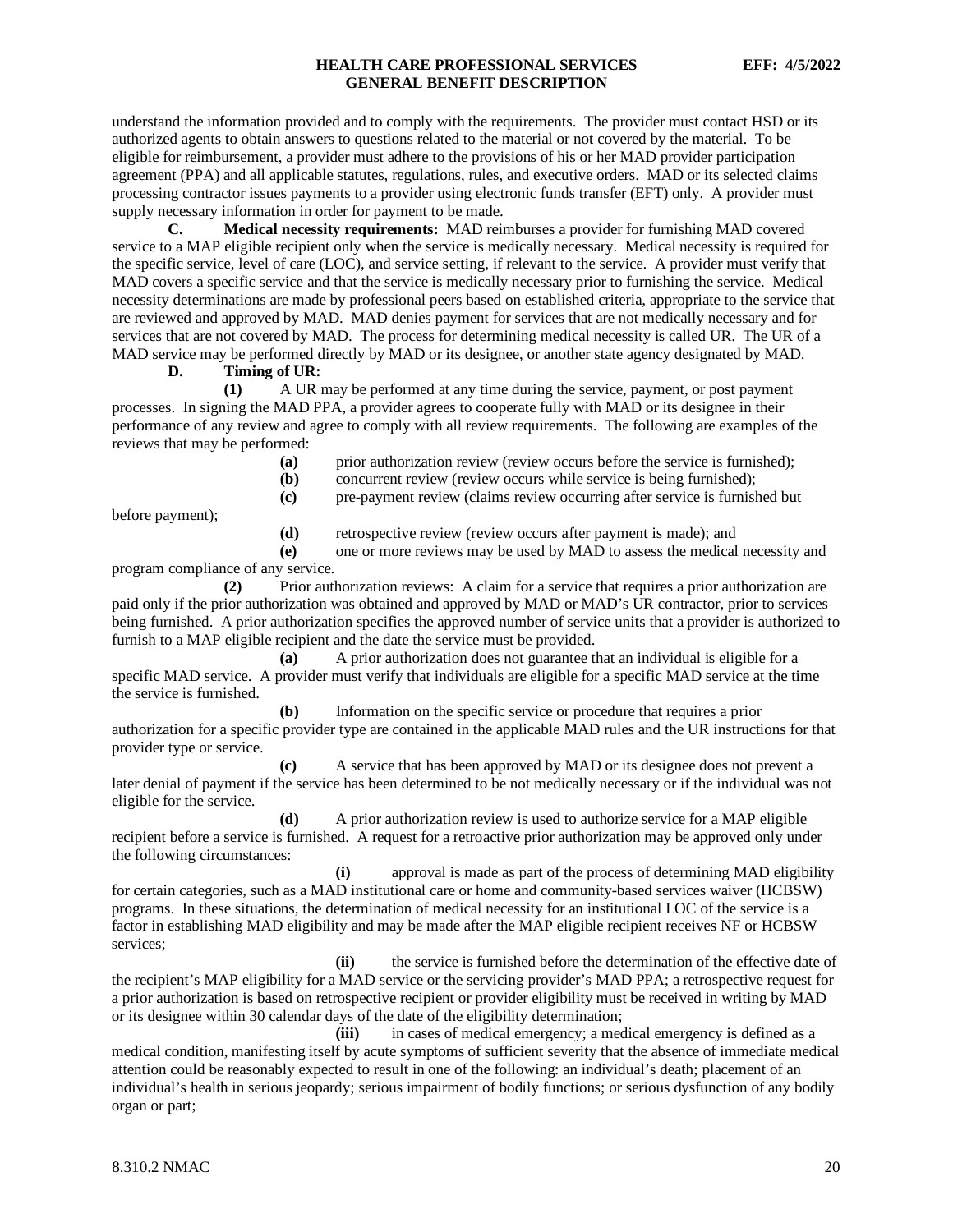**(iv)** a service that is furnished to a medicare recipient who is also eligible for a MAD service and medicare has denied payment for a reason that is not based on medical necessity; requests for a retroactive prior authorization must be accompanied by a copy of the document from medicare that denied payment and states the reason for denial; a service denied payment by medicare because of lack of medical necessity is not covered by MAD.

**(3)** Concurrent review: A concurrent review is conducted while the service is being furnished. A continued stay or continued service review is concurrent review for medical necessity.

**(4)** Prepayment review: A prepayment review is conducted after a service has been furnished and a claim for payment has been filed by the provider. If a service is not a covered MAD benefit or not medically necessary, payment for that service will be denied.

**(5)** Retrospective review: A retrospective review is conducted after the claim has been processed and payment is made. Information from the paid claim is compared with the provider records detailing the service and medical necessity.

**(a)** If MAD determines the service specified on the claim was not performed or, was not a covered benefit or was not medically necessary, the MAD payment is recouped.

**(b)** Retrospective review involves the review of a specific portion or the entire record of service. Depending on the service, validation of either or both the diagnosis or procedure, validation of diagnostic related groups (DRGs), and quality of care are examples of indicators or issues which may be reviewed.

**(c)** A retrospective review may be conducted by MAD or its designee on a random or selective basis. In addition to reviews performed by a MAD staff or its designee, MAD analyzes statistical data to determine utilization patterns. Specific areas of overutilization may be identified that result in recoupment or repayment from either or both a provider or the assignment of a MAP eligible recipient to a MAD medical management designated provider.

**(d)** A selective or scheduled review is conducted to focus on the overutilization and underutilization of a specific service or provider. The service or procedure selected for this focused retrospective review is identified by MAD as potential or actual problems.

**E. Denial of payment:** If a service or procedure is not medically necessary or not a covered MAD service, MAD may deny a provider's claim for payment. If MAD determines that a service is not medically necessary before the claim payment, the claim is denied. If this determination is made after payment, the payment amount is subject to recoupment or repayment.

**F. Review of decisions:** A provider who disagrees with a prior authorization request denial or another review decision may request reconsideration from MAD or the MAD designee that performed the initial review and issued the initial decision; see 8.350.2 NMAC. A provider who is not satisfied with the reconsideration determination may request a HSD provider administrative hearing; see 8.352.3 NMAC. [8.310.2.14 NMAC - Rp, 8.310.2.15 NMAC, 1/1/2014]

#### **HISTORY OF 8.310.2 NMAC:**

**Pre-NMAC History:** The material in this part was derived from that previously filed with the State Records Center:

ISD 310.0100, Physician Services, filed 1/9/1980.

ISD 310.0100, Physician Services, filed 6/16/1980.

ISD 310.0100, Physician Services, filed 4/2/1982.

ISD-Rule-310.0100, Physician Services, filed 9/2/1983.

ISD-Rule-310.0100, Physician Services, filed 3/30/1984.

ISD-Rule-310.0100, Physician Services, filed 4/26/1984.

ISD-Rule-310.0100, Physician Services, filed 2/25/1986.

MAD Rule 310.01, Physician Services, filed 12/15/1987.

MAD Rule 310.01, Physician Services, filed 4/27/1988.

MAD Rule 310.01, Physician Services, filed 4/20/1992.

MAD Rule 310.01, Physician Services, filed 3/10/1994.

SP-004.0400, Section 4, General Program Administration Medicaid Quality Control, filed, 1/23/1981

SP-003.0103, Standards and Methods for Assuring High Quality Care, filed 1/27/1981.

SP-004.1400, Section 4, General Program Administration Utilization Control, filed 3/3/1981.

MAD Rule 310.27, Anesthesia Services, filed 7/2/1990.

ISD 310.1000, Vision Care Services, filed 2/13/1980.

ISD 310.1000, Vision Care Services, filed 7/8/1982.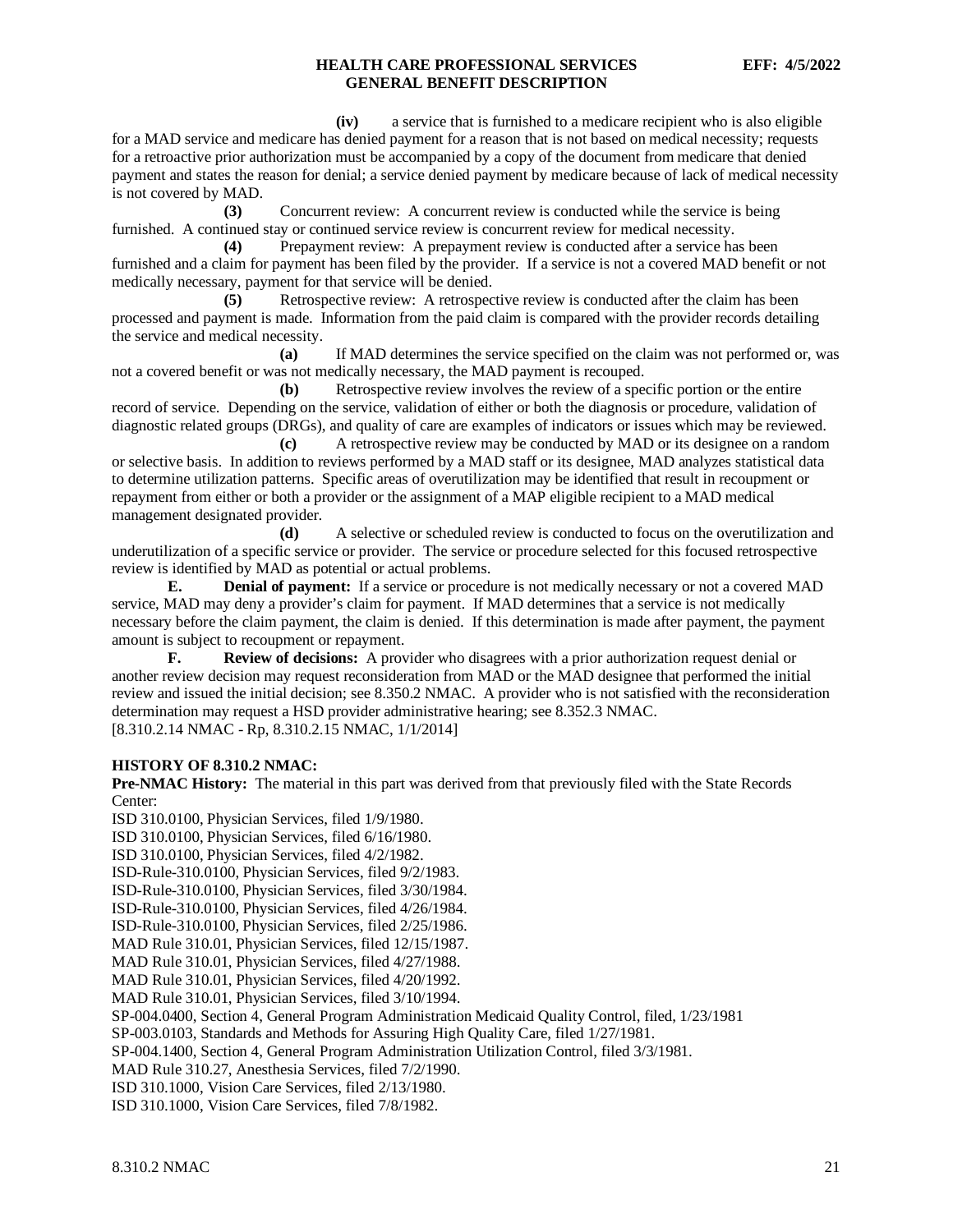ISD Rule 310.1000, Vision Care Services, filed 2/28/1983. ISD Rule 310.1000, Vision Care Services, filed 8/23/1984. MAD Rule 310.10, Vision Care Services, filed 12/15/1987. MAD Rule 310.10, Vision Care Services, filed 10/26/1988. MAD Rule 310.10, Vision Care Services, filed 4/20/1992. ISD 310.0900, Dental Services, filed 2/13/1980. ISD 310.0900, Dental Services, filed 6/8/1981. ISD 310.0900, Dental Services, filed 10/14/1983. MAD Rule 310.09, Dental Services, filed 4/20/1992. MAD Rule 310.09, Dental Services, filed 11/12/1993. ISD 310.1500, Psychiatric and Psychological Services, filed 2/13/1980. ISD Rule 310.1500, Psychiatric and Psychological Services, filed 2/7/1986. MAD Rule 310.15, Psychiatric and Psychological Services, filed 12/15/1987. ISD Rule 310.1900, Certified Nurse Midwife Services, filed 9/19/1983. MAD Rule 310.19, Certified Nurse Midwife Services, filed 12/15/1987. MAD Rule 310.19, Midwife Services, filed 8/31/1989. ISD 310.1100, Podiatry Services, filed 2/13/1980. ISD 310.1100, Podiatry Services, filed 10/14/1981. ISD Rule 310.1100, Podiatry Services, filed 2/28/1983. ISD Rule 310.1100, Podiatry Services, filed 2/21/1986. MAD Rule 310.11, Podiatry Services, filed 12/15/1987. MAD Rule 310.11, Podiatry Services, filed 4/27/1988. MAD Rule 310.11, Podiatry Services, filed 4/20/1992. ISD-Rule 310.2100, Dialysis Services, filed 4/8/1985. SP-003.0400, Section 3, Services: General Provisions Special Requirements Applicable to Sterilization Procedures, filed 1/23/1981. ISD 310.1300, Family Planning Services, filed 2/18/1980. MAD Rule 310.13, Family Planning Services, filed 12/15/1987. ISD 310.0200, Hospital Services, filed 1/9/1980. ISD 310.0200, Hospital Services, filed 12/8/1980. ISD 310.0200, Hospital Services, filed 12/30/1981. ISD 310.0200, Hospital Services, filed 4/2/1982. ISD 310.0200, Hospital Services, filed 7/8/1982. ISD Rule 310.0200, Hospital Services, filed 4/5/1983. ISD Rule 310.0200, Hospital Services, filed 2/15/1984. ISD Rule 310.0200, Hospital Services, filed 4/26/1984. ISD Rule 310.0200, Hospital Services, filed 2/21/1986. MAD Rule 310.02, Hospital Services, filed 12/1/1987. MAD Rule 310.02, Hospital Services, filed 4/27/1988. MAD Rule 310.02, Hospital Services, filed 5/23/1988. MAD Rule 310.02, Hospital Services, filed 8/18/1988. MAD Rule 310.02, Hospital Services, filed 3/20/1989. MAD Rule 310.02, Hospital Services, filed 7/2/1990. MAD Rule 310.02, Hospital Services, filed 3/27/1992. MAD Rule 310.02, Hospital Services, filed 4/21/1992. MAD Rule 310.02, Hospital Services, filed 5/1/1992. MAD Rule 310.02, Hospital Services, filed 7/14/1993. MAD Rule 310.02, Hospital Services, filed 3/10/1994. MAD Rule 310.02, Hospital Services, filed 6/15/1994. MAD Rule 310.02, Hospital Services, filed 12/8/1994. MAD Rule 766, Pregnancy Termination Procedures, filed 11/30/1994.

#### **History of Repealed Material:**

MAD Rule 310.01, Physician Services, filed 3/10/1994 - Repealed effective 2/1/1995. MAD Rule 310.27, Anesthesia Services, field 7/2/1990 - Repealed effective 2/1/1995. MAD Rule 310.10, Vision Care Services, filed 4/20/1992 - Repealed effective 2/1/1995.